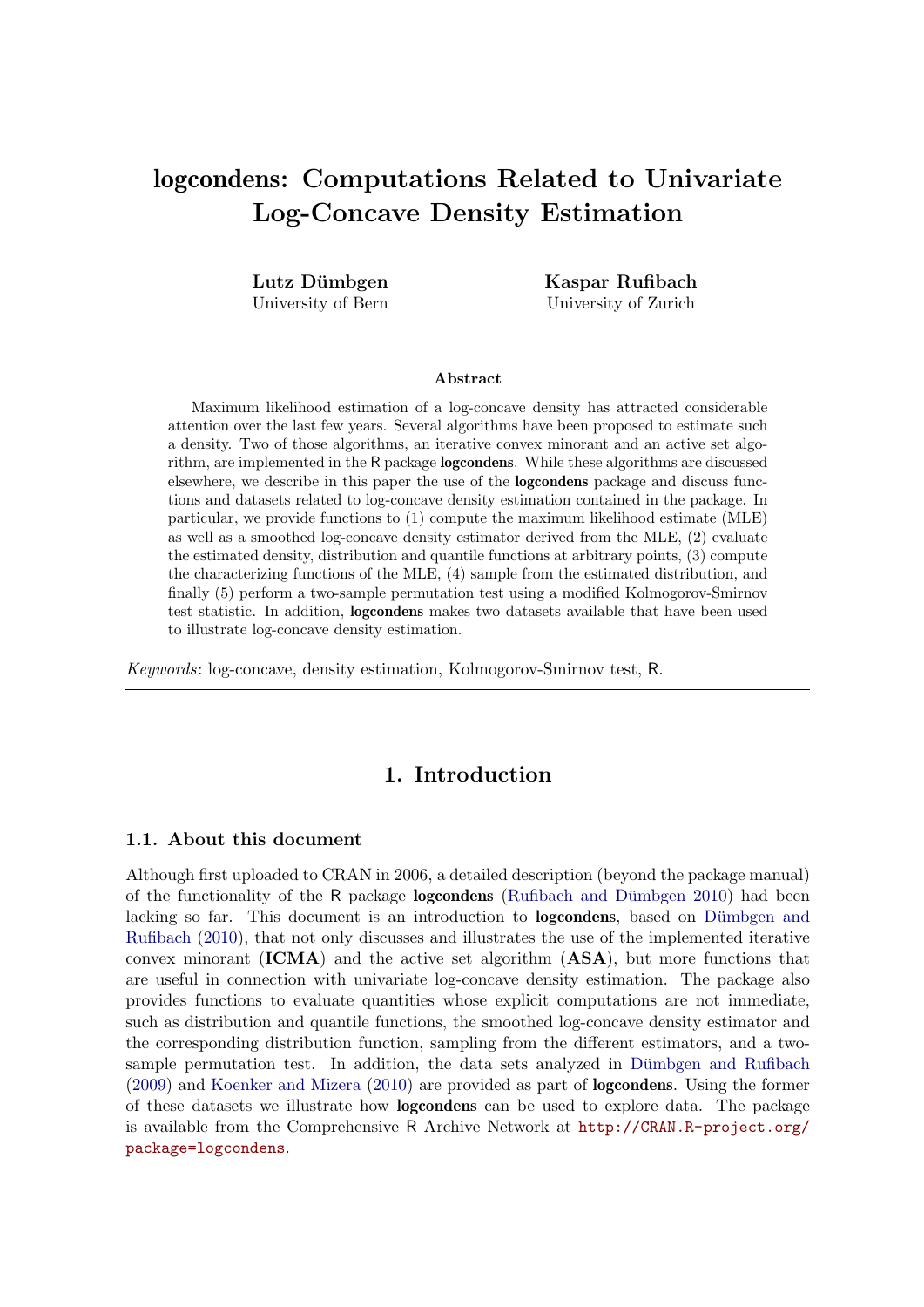This document was created using Sweave [\(Leisch](#page-26-2) [2002\)](#page-26-2), L<sup>AT</sup>FX [\(Knuth](#page-26-3) [1984;](#page-26-3) [Lamport](#page-26-4) [1994\)](#page-26-4), and R (R [Development Core Team](#page-26-5) [2010\)](#page-26-5). This means that all of the code has been checked by R.

#### <span id="page-1-0"></span>1.2. Log-concave density estimation

One way to nonparametrically estimate a density from univariate i.i.d. data is imposing a qualitative constraint such as monotonicity, convexity, or log-concavity. In contrast to smoothing methods such as kernel estimation or roughness penalization, methods relying on shape constraints are fully automatic, i.e. they do not necessitate any choice of tuning parameters such as a bandwidth or a penalty parameter. Choosing these tuning parameters is notoriously involved, since typically their optimal values depend on properties of the unknown density to be estimated. To fix notation, let f be a probability density on  $\mathbb{R}$ . We call f logconcave if it may be written as

$$
f(x) = \exp \varphi(x)
$$

for some concave function  $\varphi : \mathbb{R} \to [-\infty, \infty)$ . Based on a sample of i.i.d. random variables  $X_1, \ldots, X_n \in \mathbb{R}$  from f we seek to estimate this density via maximizing the normalized log-likelihood function

$$
\ell(\varphi) = n^{-1} \sum_{i=1}^{n} \log f(X_i) = n^{-1} \sum_{i=1}^{n} \varphi(X_i)
$$

over all concave functions  $\varphi : \mathbb{R} \to [-\infty, \infty)$  such that  $\int \exp \varphi(x) dx = 1$ . The resulting maximum likelihood estimators (MLEs) of  $\varphi$  and f are denoted by  $\hat{\varphi}$  and  $\hat{f} = \exp \hat{\varphi}$ , respectively. Dümbgen and Rufibach [\(2009\)](#page-25-1) show that the maximizer  $\hat{\varphi}$  of  $\ell$  is unique, piecewise linear on the interval  $[X_{(1)}, X_{(n)}]$  with knots only at (some of the) observations  $X_{(i)}$ , and  $\hat{\varphi} = -\infty$ elsewhere. Here  $X_{(1)} \leq X_{(2)} \leq \cdots \leq X_{(n)}$  are the ordered observations, and a "knot" of  $\hat{\varphi}$ is a location where this function changes slope. The MLEs  $\hat{\varphi}$ ,  $\hat{f}$  and  $\hat{F}$  are consistent with certain rates of convergence, see Dümbgen and Rufibach [\(2009\)](#page-25-1) and [Balabdaoui, Rufibach,](#page-25-2) [and Wellner](#page-25-2) [\(2009\)](#page-25-2).

The merits of using a log-concave density have been extensively described in [Balabdaoui](#page-25-2) [et al.](#page-25-2) [\(2009\)](#page-25-2), [Cule, Gramacy, and Samworth](#page-25-3) [\(2009\)](#page-25-3), and [Walther](#page-27-0) [\(2009\)](#page-27-0). The most relevant properties, in our opinion, are:

- Many parametric models consist of log–concave densities, at least for large parts of the parameter space. Examples include: Normal, Uniform, Gamma $(r, \lambda)$  for  $r > 1$ , Beta $(a, b)$  for  $a, b > 1$ , generalized Pareto, Gumbel, Fréchet, logistic or Laplace, to mention only some of these models. Therefore, assuming log–concavity offers a flexible non–parametric alternative to purely parametric models. Note that a log–concave density need not be symmetric.
- Given that log-concavity seems to be a plausible assumption for many datasets one encounters in applications, we also advocate the use of this package in routine data analysis. Instead of looking at a histogram (via hist()) or a kernel density estimate when exploring data we propose to additionally display the log-concave estimate, or its smoothed version described below, to get an idea about the distribution of the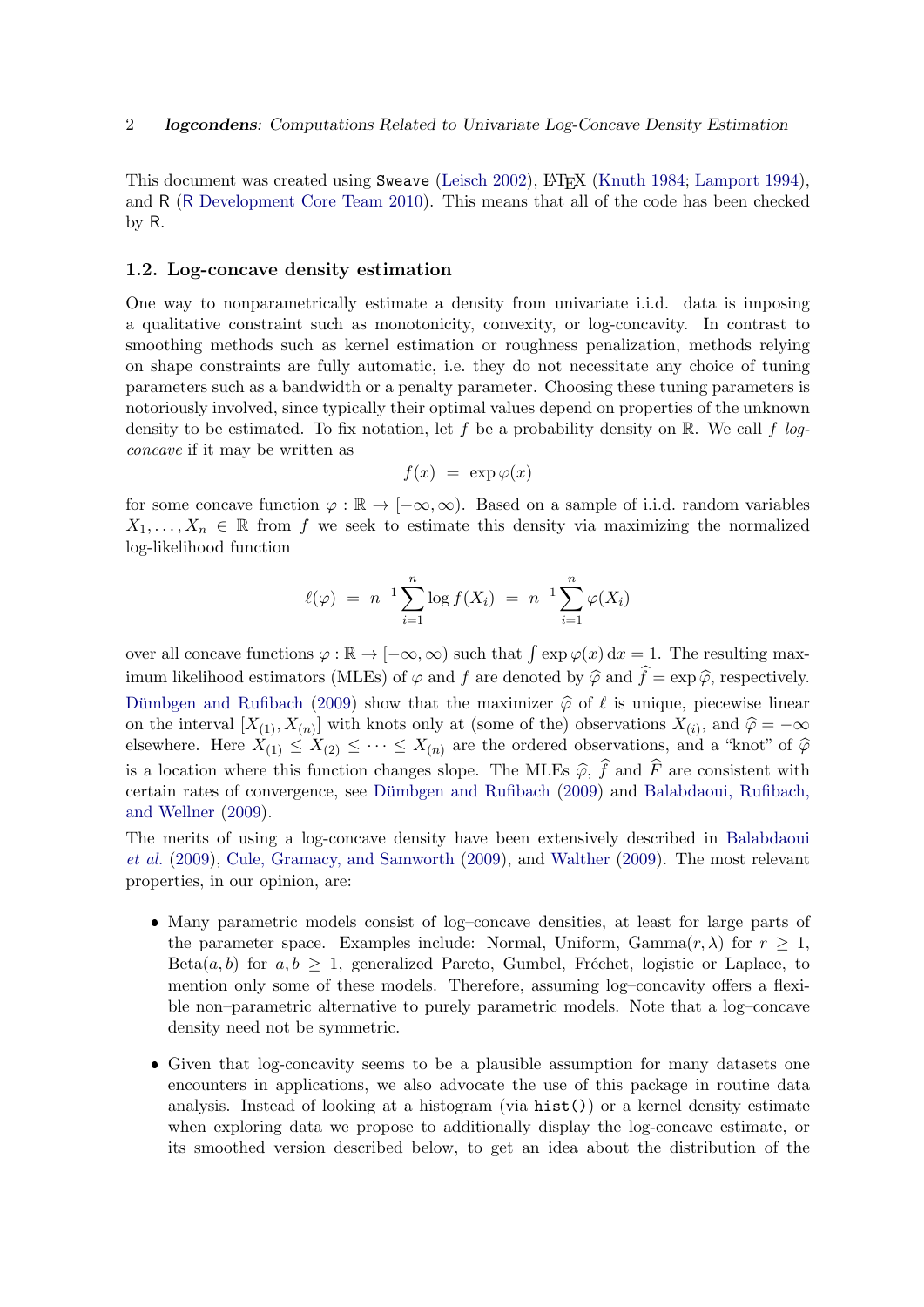data. Especially for small sample sizes, kernel estimates are prone to artifacts, but assuming additional structure on the underlying distribution reduces the influence of single observations on the estimated density. To illustrate this point we added the estimate resulting from invoking density() to Figure [1](#page-3-0) (black line).

- Every log–concave density is automatically unimodal.
- The nonparametric MLE of a continuous unimodal density does not exist (see e.g. Birgé [1997\)](#page-25-4) but the nonparametric MLE of a log-concave density does. Thus the class of logconcave densities may be a useful and valuable surrogate for the larger class of unimodal densities.
- Using a standard EM algorithm, mixtures with log-concave component densities can be computed, see [Chang and Walther](#page-25-5) [\(2007\)](#page-25-5) and [Cule, Samworth, and Stewart](#page-25-6) [\(2010\)](#page-25-6).
- Log-concavity turns out to be a valuable assumption in dimensions higher than 1 as well, see Cule [et al.](#page-25-3)  $(2009, 2010)$  $(2009, 2010)$  $(2009, 2010)$ ; [Koenker and Mizera](#page-26-1)  $(2010)$ ; Schuhmacher, Hüsler, and Dümbgen  $(2009)$ ; [Seregin and Wellner](#page-27-1)  $(2010)$ .

Figure [1](#page-3-0) provides an introductory example based on simulated data. Namely, we generated a random sample of size  $n = 40$  from a standard normal distribution (the corresponding density function is in fact log-concave) and estimated the density of these observations under a log-concavity restriction. In the left plot of Figure [1](#page-3-0) we provide plots of the true density the observations are sampled from, the estimated density, and the kernel density estimate as provided by density(). Given the small sample size of  $n = 40$ , both the log-concave and kernel estimate capture the shape of the truth quite accurately. The features of the logconcave MLE are visible: The support of f is  $[X_{(1)}, X_{(n)}]$  and the knots, marked by vertical lines at the bottom of the plot, are indeed at some of the observations. On the other hand, the notorious bumpy behavior of the kernel estimate appears in the tails, especially on the left hand side. Piecewise linearity of the estimated log-density is visualized in the right plot of Figure [1.](#page-3-0)

We will illustrate the main functions of **logcondens** on this simulated dataset and then discuss their merits in analyzing a real-world dataset. To generate the data, invoke:

```
R> library("logcondens")
R> set.seed(1)
R> n.sim <- 40
R> x.sim <-sort(rnorm(n.sim))
```
Then, we compute and display the log-concave density estimate, the density we sampled from, and a standard kernel estimate:

```
R> res <- logConDens(x.sim, smoothed = FALSE, print = FALSE)
R > xs \le -seq(-5, 5, by = 0.01)R> f.true \leq dnorm(xs)R par(las = 1, oma = c(0, 0, 3, 0), mar = c(3, 3.5, 0.5, 0.5),
+ mfrow = c(1, 2)R> plot(res, which = "density", add.title = FALSE, legend.pos = "none")
```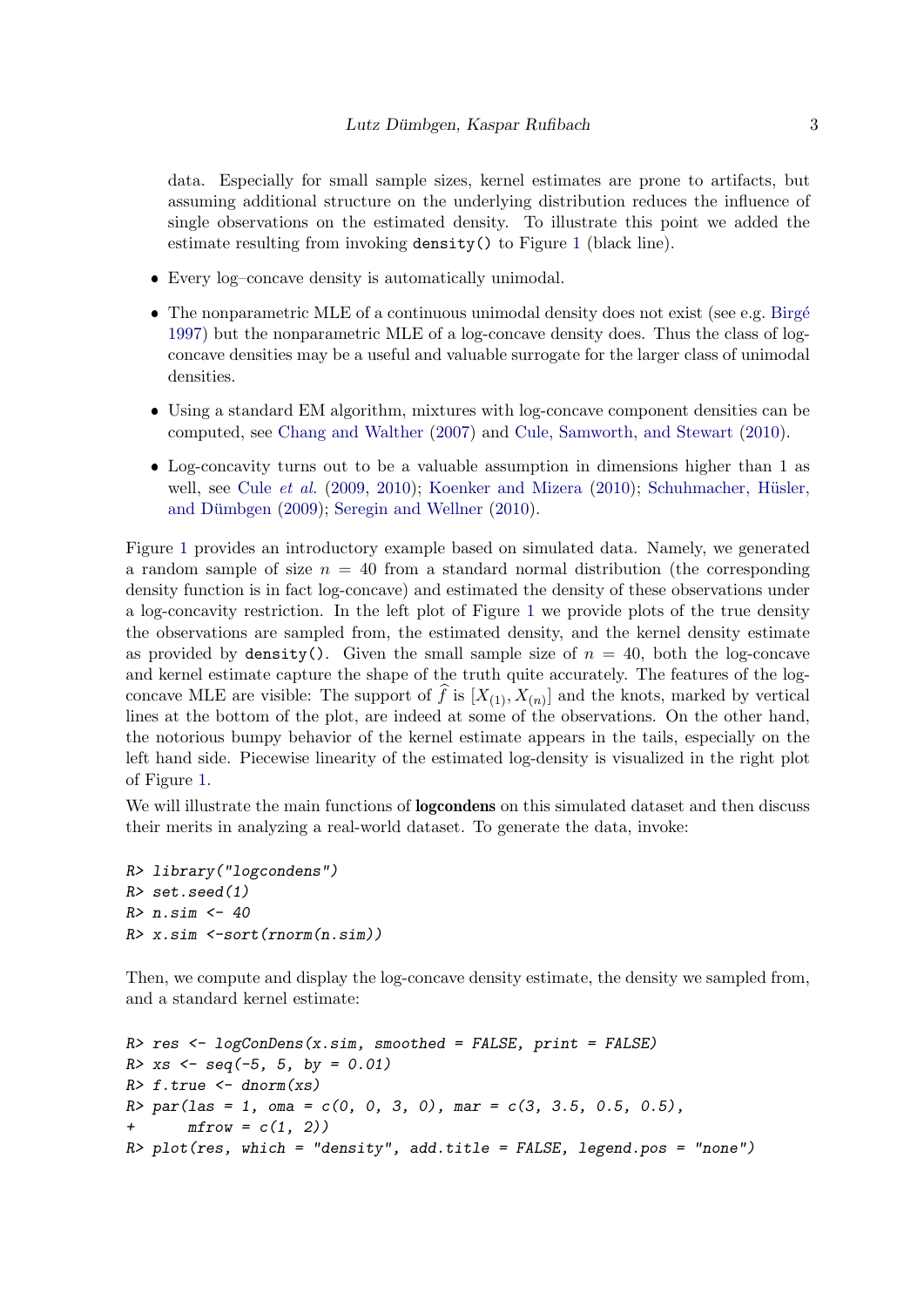

<span id="page-3-0"></span>Figure 1: Introductory example based on simulated data.

```
R> title(main = "Log-concave density estimation from i.i.d. data",
+ outer = TRUE)
R> mtext("Dashed vertical lines indicate knots of the log-density", 3,
+ outer = TRUE)
R > lines(xs, f.true, col = 4, lwd = 2)
R > 1ines(density(x.sim), 1wd = 2)
R> legend("topleft", c("Kernel", "Estimated", "True"), lty = 1, lwd = 2,
+ col = c(1, 2, 4), bty = "n")R> plot(res, which = "log-density", add.title = FALSE, legend.pos = "none")
R > lines(xs, log(f.true), col = 4, lwd = 2)
```
In Sections [2](#page-4-0) and [3](#page-6-0) we briefly review some theory behind log-concave density estimation. The use of the smoothed log-concave density estimator introduced in Dümbgen and Rufibach [\(2009\)](#page-25-1) is illustrated in Section [4.](#page-7-0) After explaining the implementation of the main functions of the package logcondens in Section [5,](#page-8-0) sampling from both estimators is discussed briefly in Section [6.](#page-9-0) In Section [7](#page-10-0) we take up the simulated data from the introduction and use it to illustrate the package's main functions. How to apply log-concave densities for the analysis of a real world dataset is shown in Section [8.](#page-11-0) We conclude in Section [9](#page-15-0) with a small simulation study illustrating the use of log-concave estimates to improve the power of a two-sample Kolmogorov-Smirnov test.

Explicit formulae for the distribution, integrated distribution, quantile function, the smoothed estimator as well as for the computation of the difference between two log-concave CDFs are postponed to the appendix.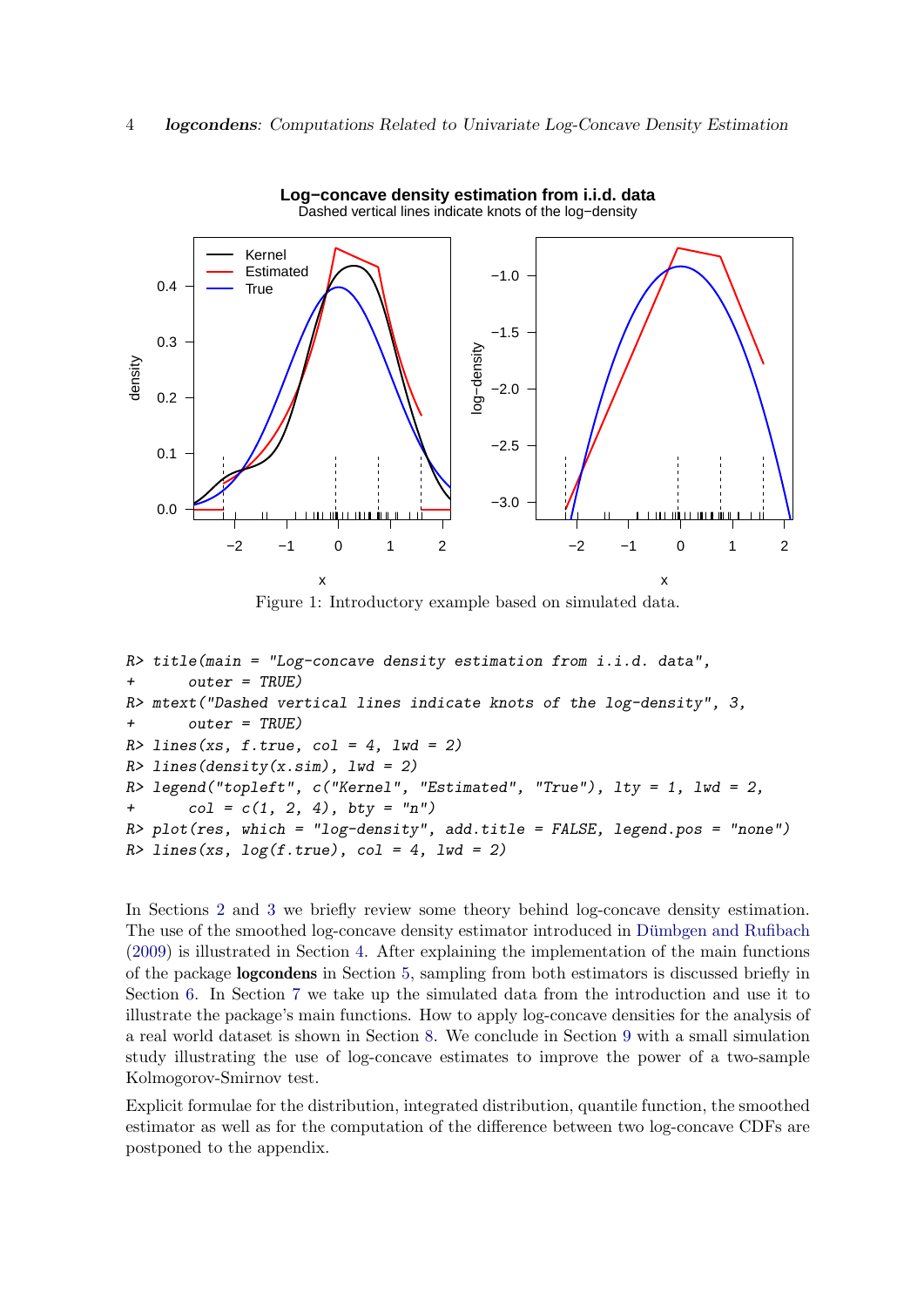#### 2. Computing the log-concave estimator

<span id="page-4-0"></span>The general log-likelihood. As discussed in the introduction, our goal is to maximize the functional  $\ell(\varphi)$  over all log-concave functions  $\varphi : \mathbb{R} \to [-\infty, \infty)$  such that  $\exp(\varphi)$  is a probability density. Let us first modify  $\ell$  somewhat: For given support points  $x_1 < x_2 <$  $\cdots < x_m$  and probability weights  $w_1, w_2, \ldots, w_m > 0$  we consider

$$
\ell(\varphi) = \sum_{j=1}^m w_j \varphi(x_j).
$$

The standard setting. By default,  $x_1 \leq x_2 \leq \ldots \leq x_m$  are the different elements of  $\{X_1, X_2, \ldots, X_n\},\$  and  $w_j := n^{-1} \# \{i \leq n : X_i = x_j\}.$  In the idealized setting of i.i.d. observations  $X_i$  from a density f, the numbers m and n coincide, while  $x_j = X_{(j)}$  and  $w_j = n^{-1}$ . However, there could be tied observations, e.g. due to rounding errors, resulting in  $m < n$  support points.

An alternative setting. In case of very large sample sizes one may wish to reduce computation time and storage space by approximating the raw data  $X_i$ . Let  $x_1 < x_2 < \cdots <$  $x_m$  be given support points such that  $[x_1, x_m] \supset [X_{(1)}, X_{(n)}]$ . Then we define probability weights  $w_j$ ,  $1 \leq j \leq m$ , as follows: If a raw observation  $X_i$  falls into  $[x_i, x_{i+1}]$ , we add  $n^{-1}(x_{j+1}-X_i)/(x_{j+1}-x_j)$  to  $w_j$  and  $n^{-1}(X_i-x_j)/(x_{j+1}-x_j)$  to  $w_{j+1}$ . That way we approximate the empirical distribution of the raw data  $X_i$  by a discrete distribution  $\sum_{j=1}^m w_j \delta_{x_j}$ having the same mean and possibly larger variance. However one can show that the increase in variance is no larger than  $\max_{j \leq m} (x_{j+1} - x_j)^2/4$ . Finally, pairs  $(x_j, w_j)$  with  $w_j = 0$  are removed to reduce the dimension as much as possible.

We implemented automatic computation of weights and the binning algorithm described above in the function preProcess in logcondens. This function is automatically invoked by those functions that take the raw data as argument, specifically activeSetLogCon, icmaLogCon and the functions that depend on them, most importantly logConDens. For a description of how to specify a user-defined grid we refer to the respective help files in logcondens.

<span id="page-4-1"></span>**The modified log-likelihood.** To relax the constraint of  $f$  being a density and to get a criterion function to maximize over all concave functions, we employ the standard trick (cf. [Silverman](#page-27-2) [1982,](#page-27-2) Theorem 3.1) of adding a Lagrange term to  $\ell$ , leading to the modified functional

$$
L(\varphi) = \sum_{j=1}^{m} w_j \varphi(x_j) - \int_{\mathbb{R}} \exp \varphi(t) dt.
$$
 (1)

With the same arguments as Dümbgen and Rufibach  $(2009)$  one can show that there exists a unique concave function  $\hat{\varphi}$  maximizing this functional  $L(\cdot)$ . It satisfies the equation  $\int \exp \hat{\varphi}(t) dt = 1$  and has the following additional properties:  $\hat{\varphi} = -\infty$  on  $\mathbb{R} \setminus [x_1, x_m]$ , and  $\hat{\varphi}$ is continuous and piecewise linear on  $[x_1, x_m]$  with knots only in  $\{x_1, x_2, \ldots, x_m\}$ . Any such function  $\varphi$  is fully specified by the vector  $\varphi = (\varphi(x_j))_{j=1}^m$ . We therefore restrict attention to the set  $\mathcal{P}(x_1, x_2, \ldots, x_m)$  of vectors  $\varphi \in \mathbb{R}^m$  such that

$$
\frac{\varphi_{j+1} - \varphi_j}{x_{j+1} - x_j} \ \geq \ \frac{\varphi_j - \varphi_{j-1}}{x_j - x_{j-1}} \quad \text{for } i = 2, \dots, m-1.
$$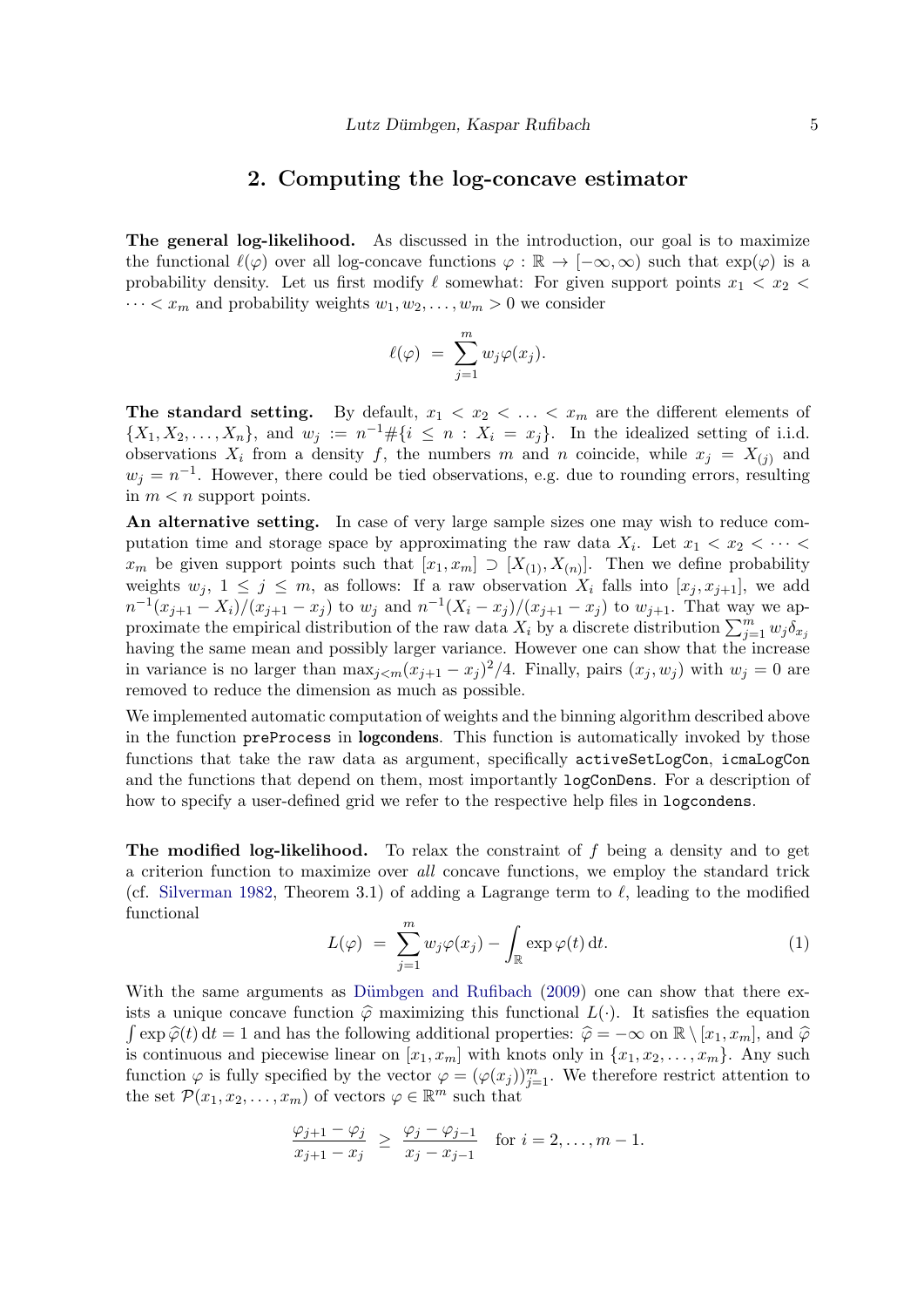#### 6 logcondens: Computations Related to Univariate Log-Concave Density Estimation

This allows to rewrite the integral [\(1\)](#page-4-1) as

$$
L(\varphi) = \sum_{j=1}^{m} w_j \varphi_j - \sum_{j=1}^{m-1} (x_{j+1} - x_j) J(\varphi_j, \varphi_{j+1})
$$

with the auxiliary function

$$
J(r,s) = \begin{cases} (\exp(r) - \exp(s))/(r - s) & \text{if } r \neq s, \\ \exp(r) & \text{if } r = s. \end{cases}
$$

The constrained optimization problem we are now aiming to solve reads

$$
\widehat{\varphi} = \arg \max_{\varphi \in \mathcal{P}(x_1, x_2, \dots, x_m)} L(\varphi),
$$

where L is a strictly concave functional on  $\mathbb{R}^m$ , see Dümbgen, Hüsler, and Rufibach [\(2010,](#page-25-7) Section 2). For more details on the computations leading to the final form of  $L$  we refer to Dümbgen and Rufibach [\(2009\)](#page-25-1). It is important to note that (iterative) maximization of the functional L yields the vector  $(\hat{\varphi}(x_j))_{j=1}^m$  and not the density estimate directly. However, due to the piecewise linearity of the function  $\hat{\varphi}$  the maximizing vector  $(\hat{\varphi}(x_j))_{j=1}^m$  can be identified with

$$
\widehat{\varphi}(x) = \begin{cases} \widehat{\varphi}_j + (x - x_j)\widehat{s}_{j+1} & \text{for } x \in [x_j, x_{j+1}], 1 \le j < m \\ -\infty & \text{for } x \in \mathbb{R} \setminus [x_1, x_m] \end{cases}
$$

for  $x \in \mathbb{R}$ , where  $\hat{s}_{j+1} = \Delta \hat{\varphi}_{j+1}/\Delta x_{j+1}$  and  $\Delta v_{j+1} := v_{j+1} - v_j$ ,  $1 \le j \le m$ , for any vector  $\mathbf{v} \in \mathbb{R}^m$ . Finally, the density estimate at x is then simply  $\hat{f} = \exp \hat{\varphi}$ , i.e.  $\hat{f} = 0$  outside  $[x_1, x_m]$ . These two functions are implemented in evaluateLogConDens. Computation of additional functions at a given point  $x$  is discussed in Section [5.2.](#page-9-1)

**Approximation.** From the definitions of  $L(\varphi)$  and  $J(r, s)$  above it is clear that numerical inaccuracies may occur whenever two consecutive components  $\varphi_j, \varphi_{j+1}$  of the vector  $\varphi$  under consideration are getting very close. This means that the argument  $\varphi$  has "flat" stretches. To avoid these numerical inaccuracies in computations, we approximate  $J$  and its derivatives in the implementation in **logcondens** by Taylor polynomials of degree four if  $|r - s|$  is small. Exact bounds and formulae for these polynomials are worked out in Dümbgen  $et$   $al.$  [\(2010,](#page-25-7) Section 6). Similar approximations are also used to compute  $\int \widehat{F}$  and  $\widehat{F}^*$ , see the appendix.

An iterative convex minorant algorithm. First attempts to compute  $\hat{\varphi}$  are described in [Rufibach](#page-26-7) [\(2007\)](#page-26-7): Four different algorithms were proposed that all reliably found the maximum of L. However, not all are equally efficient. As a clear winner in the contest arranged in that paper in terms of speed came off the ICMA. For this reason, this algorithm was chosen to be implemented in logcondens, as the function icmaLogCon. First proposed by [Groeneboom and](#page-26-8) [Wellner](#page-26-8) [\(1992\)](#page-26-8) and further detailed by [Jongbloed](#page-26-9) [\(1998\)](#page-26-9), the ICMA is especially tailored to maximize a smooth objective function over particular convex cones by maximizing quadratic approximations to the objective function via the pool-adjacent-violaters algorithm (PAVA).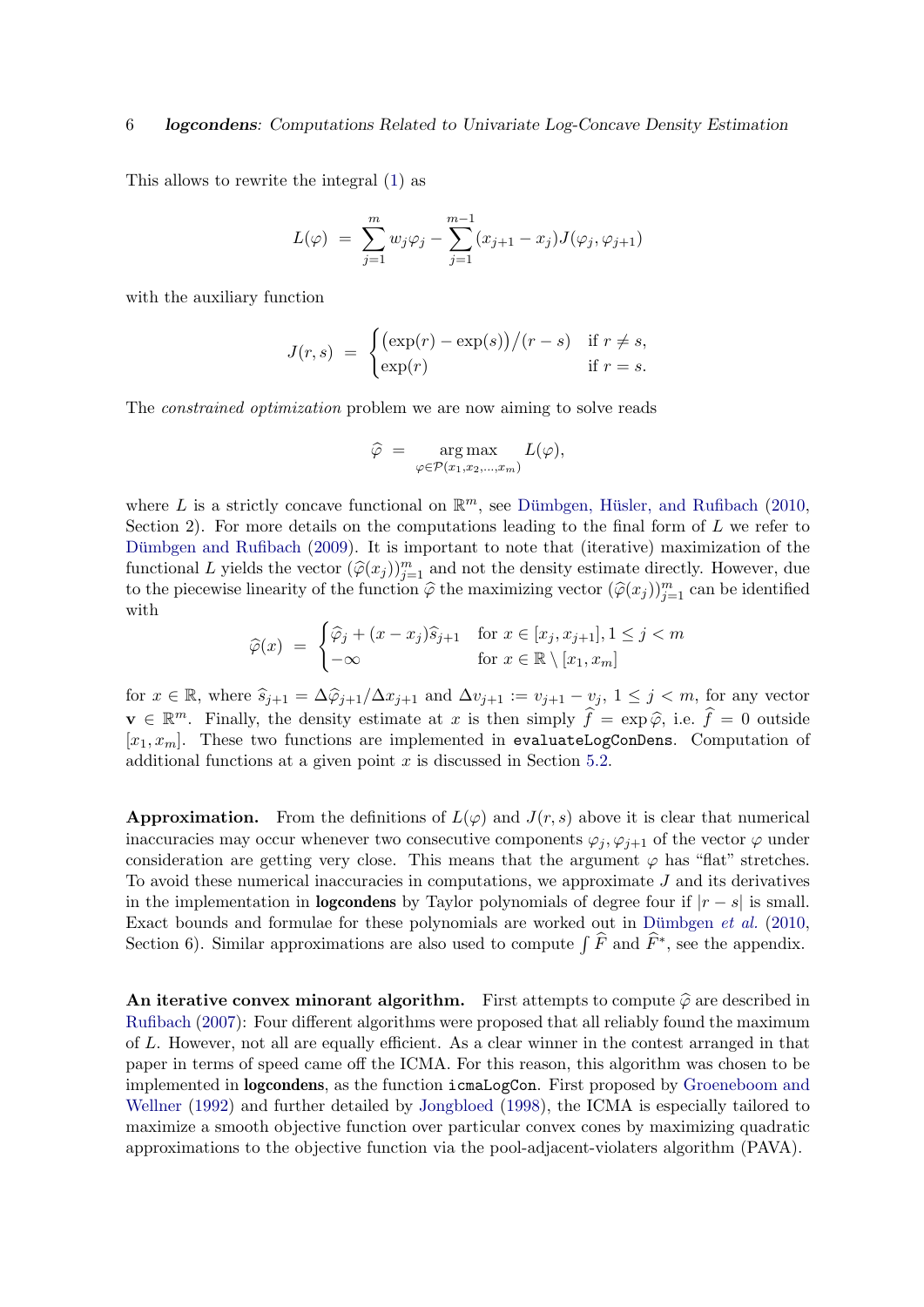An active set algorithm. For a description of active set algorithms see e.g. [Fletcher](#page-25-8) [\(1987,](#page-25-8) Section 10.3) or [Nocedal and Wright](#page-26-10) [\(1999,](#page-26-10) Section 16.4). The application to logconcave density estimation is discussed in considerable generality by Dümbgen  $et \ al.$  [\(2010,](#page-25-7) Section 3) and therefore omitted here. A key feature of an ASA is that it solves a *finite* number of *unconstrained* optimization problems. The function activeSetLogCon estimates a log-concave density via an ASA.

**Related work.** Note also the implementations of the above two algorithms for *isotonic* estimation in the R package isotone and the description in [de Leeuw, Hornik, and Mair](#page-25-9) [\(2009\)](#page-25-9). In a similar context, an ASA was used to compute an estimate in the ordered factor regression problem, see [Rufibach](#page-26-11) [\(2010\)](#page-26-11) and the R package OrdFacReg [\(Rufibach](#page-26-12) [2009\)](#page-26-12).

Range of applicability. The minimal sample size that allows estimation of a log-concave density is  $n = 2$ . Estimating a log-concave density for n in the millions causes no problems on a laptop computer and depending on the resources may take a few minutes. Alternatively, to speed up computation time for large  $n$ , one can approximate the empirical distribution of the raw data by a discrete distribution with  $m \ll n$  support points as indicated before.

#### 3. Characterization and properties of the estimator

<span id="page-6-0"></span>In what follows let  $\widehat{F}$  be the distribution function corresponding to the density  $\widehat{f} = \exp \widehat{\varphi}$ , and let F be the distribution function of the discrete measure  $\sum_{j=1}^{m} w_j \delta_{x_j}$ . Using suitable directional derivatives of the log-likelihood function, Dümbgen and Rufibach [\(2009\)](#page-25-1) derive various useful facts about  $\widehat{\varphi}$ . Here are the two most relevant ones in the present context:

A characterization. Let  $\tilde{\varphi}$  be a concave function which is linear on all intervals  $[x_i, x_{i+1}]$ ,  $1 \leq j < m$ , while  $\tilde{\varphi} = -\infty$  on  $\mathbb{R} \setminus [x_1, x_m]$ . Defining  $\tilde{F}(x) := \int_{-\infty}^x \exp \tilde{\varphi}(r) dr$ , we assume further that  $\tilde{F}(x_m) = 1$ . Then  $\tilde{\varphi} = \hat{\varphi}$  and  $\tilde{F} = \hat{F}$  if, and only if, for arbitrary  $t \in [x_1, x_m]$ ,

<span id="page-6-1"></span>
$$
\int_{x_1}^t \tilde{F}(r) dr \ \leq \ \int_{x_1}^t \mathbb{F}(r) dr
$$

with equality in case of t being a knot of  $\tilde{\varphi}$ , i.e.

$$
t \in \mathcal{S}(\tilde{\varphi}) := \{x_1, x_m\} \cup \{t \in (x_1, x_m) : \tilde{\varphi}'(t-) > \tilde{\varphi}'(t+) \}.
$$

This characterization entails that  $\widehat{F}$  is rather close to F in the sense that  $\mathbb{F}(t -) \leq \widehat{F}(t) \leq \mathbb{F}(t)$ for any knot t of  $\hat{\varphi}$ . It is also relevant for our algorithms, because

$$
H(t,\tilde{\varphi}) := \int_{x_1}^t (\tilde{F} - \mathbb{F})(r) dr = \frac{d}{du}\Big|_{u=0} L(\tilde{\varphi} + u\Delta_t)
$$
 (2)

with  $\Delta_t(x) := \min(x - t, 0)$ . Suitable functions to compute  $H = H(\cdot, \widehat{\varphi})$  are implemented in logcondens, see Section [5.](#page-8-0)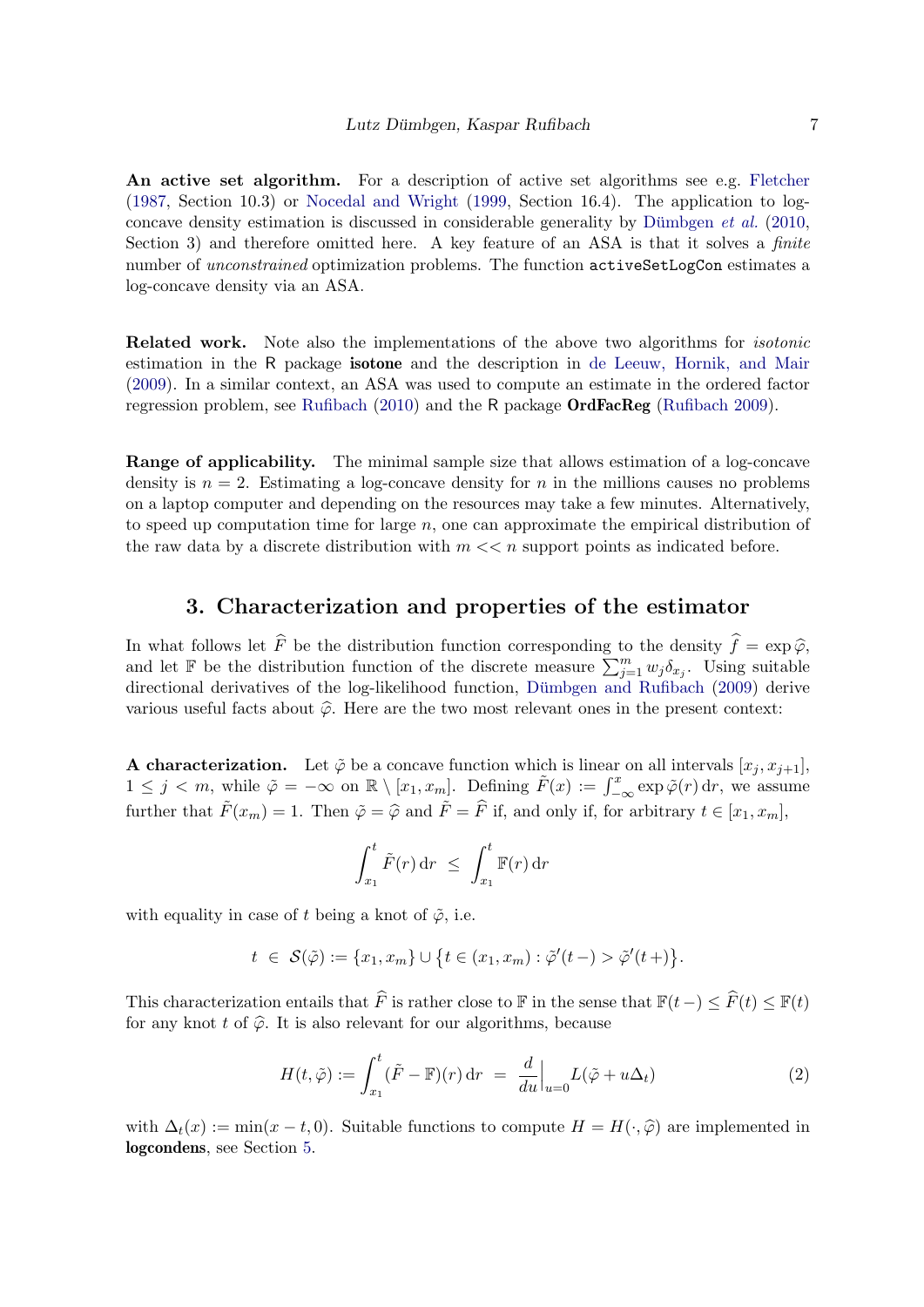**Further properties.** Another remarkable property of  $\widehat{F}$  and F is the inequality

$$
\int h(x) d\widehat{F}(x) \leq \int h(x) d\mathbb{F}(x) \text{ for arbitrary convex } h: \mathbb{R} \to \mathbb{R}.
$$

In particular, setting  $h(x) = \pm x$  and  $h(x) = x^2$  yields

Mean
$$
(\widehat{F})
$$
 = Mean( $\mathbb{F}$ ) =  $\sum_{j=1}^{m} w_j x_j = \overline{X}$  (3)

<span id="page-7-2"></span>and

<span id="page-7-1"></span>
$$
Var(\widehat{F}) \le Var(\mathbb{F}). \tag{4}
$$

### 4. Smoothing the log-concave density estimator

<span id="page-7-0"></span>From Dümbgen and Rufibach [\(2009,](#page-25-1) Theorem 2.1) we know that  $\hat{\varphi}$  is equal to 0 outside  $[x_1, x_m]$ , i.e.  $\hat{\varphi}$  has potentially sharp discontinuities at both ends of its support. In addition, the estimator  $\hat{\varphi}$  may have quite sharp kinks; compare the mode of  $\hat{f}$  in Figure [1.](#page-3-0) To overcome these minor inconveniences and for additional reasons elaborated in the analysis of the reliability data in Section [8,](#page-11-0) Dümbgen and Rufibach [\(2009\)](#page-25-1) introduce a smoothed log-concave density estimator  $\hat{f}^*$ , defined for some bandwidth  $\gamma > 0$  as

$$
\widehat{f}^*(x) = \int_{-\infty}^{\infty} \phi_{\gamma}(x - y) \widehat{f}(y) \, dy,
$$

i.e. the convolution of  $\widehat{f}$  with a Gaussian kernel  $\phi_{\gamma}$  with mean 0 and standard deviation  $\gamma$ . By virtue of a celebrated result of Prékopa [\(1971\)](#page-26-13), it is known that the class of log-concave densities is closed under convolution, whence  $\hat{f}^*$  is log-concave, too. Due to the simple structure of  $\hat{\varphi}$  and our restriction to Gaussian kernels, one can deduce explicit formulae for  $\widehat{f}^*(x)$  and its distribution function  $\widehat{F}^*(x)$  at any x, see Section [5.2](#page-9-1) and Appendix [C.](#page-21-0)

Choice of bandwidth. Let  $\widehat{F}^*$  be the distribution function of the smoothed density  $\widehat{f}^*$ . Note that  $\widehat{F}^*$  is the distribution function of  $X + Z$  with independent random variables  $X \sim \widehat{F}$ and  $Z \sim N(0, \gamma^2)$ . Thus it follows from [\(3\)](#page-7-1) that all distribution functions  $\widehat{F}^*, \widehat{F}, \mathbb{F}$  have the same mean  $\bar{X}$ , whereas

$$
\text{Var}(\widehat{F}^*) = \text{Var}(\widehat{F}) + \gamma^2 \leq \text{Var}(\mathbb{F}) + \gamma^2,
$$

according to [\(4\)](#page-7-2). Now consider the estimator

$$
\widehat{\sigma}^2 = n(n-1)^{-1} \operatorname{Var}(\mathbb{F}) = n(n-1)^{-1} \sum_{j=1}^m w_j (x_j - \bar{X})^2.
$$

In the standard setting, this is an unbiased estimator of  $\text{Var}(X_i)$ . Hence, as proposed by Dümbgen and Rufibach [\(2009,](#page-25-1) Section 3), the default value for  $\gamma$  is the square root of

$$
\widehat{\gamma}^2 = \widehat{\sigma}^2 - \text{Var}(\widehat{F}).
$$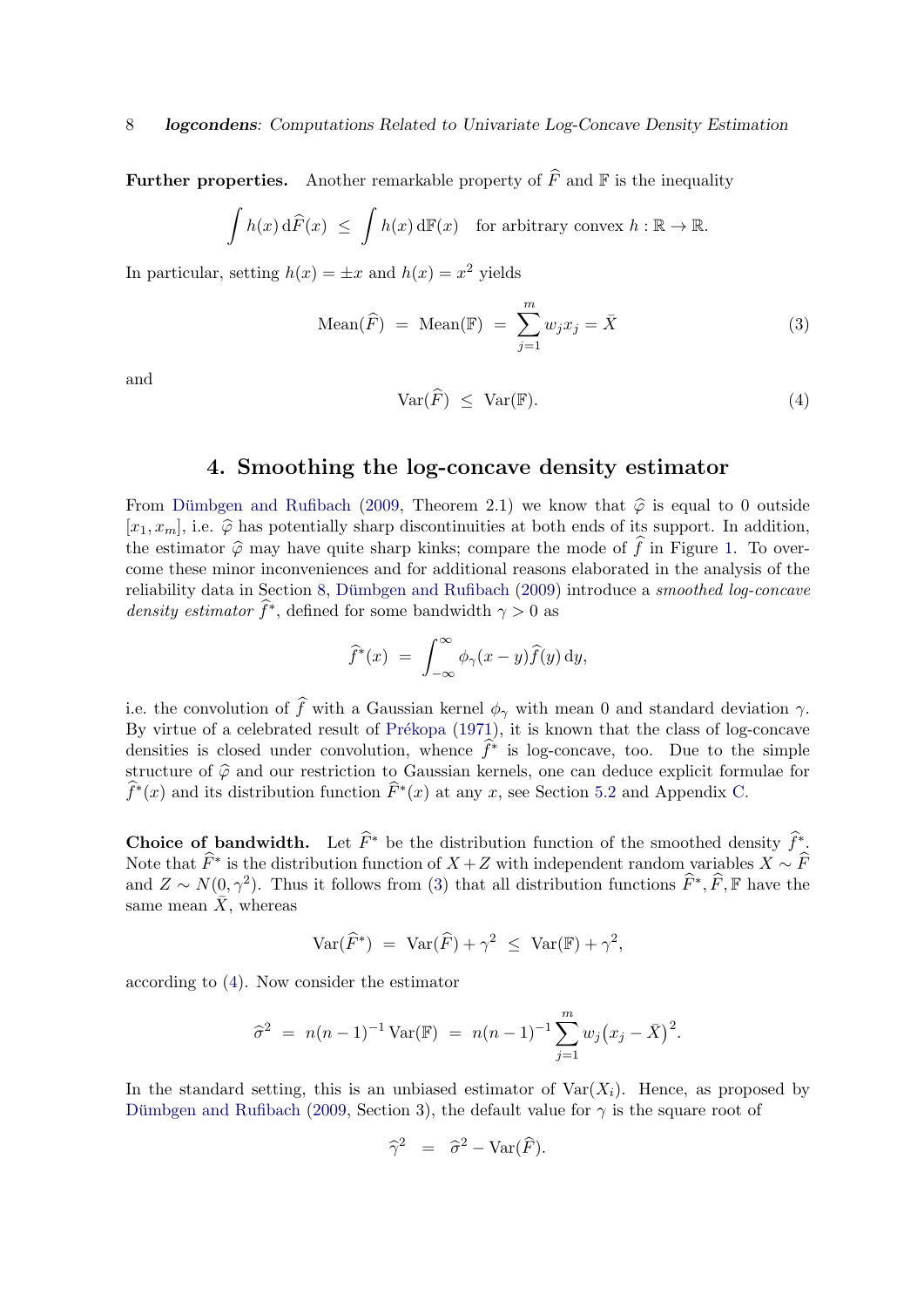This yields an estimated distribution function  $\hat{F}^*$  with standard deviation  $\hat{\sigma}$ . Using  $\gamma = \hat{\gamma}$ also makes  $\hat{f}^*$  a fully automatic estimator.

The variance of  $\widehat{F}$  can be computed explicitly as follows:

$$
\begin{split} \text{Var}(\widehat{F}) &= \int_{x_1}^{x_m} (x - \bar{X})^2 \widehat{f}(x) \, \mathrm{d}x \\ &= \sum_{j=2}^m \Delta x_j \Big( (x_{j-1} - \bar{X})^2 J_{10}(\widehat{\varphi}_{j-1}, \widehat{\varphi}_j) + (x_j - \bar{X})^2 J_{10}(\widehat{\varphi}_j, \widehat{\varphi}_{j-1}) \\ &- (\Delta x_j)^2 J_{11}(\widehat{\varphi}_{j-1}, \widehat{\varphi}_j) \Big). \end{split}
$$

Here  $J_{10}$  equals the partial derivative of  $J(r, s)$  with respect to r, while  $J_{11}$  is the partial derivative of J with respect to r and s, see Dümbgen *et al.* [\(2010,](#page-25-7) Section 2) for a derivation and computational details.

### 5. Implementation and main functions

#### <span id="page-8-0"></span>5.1. Function to compute the estimate

Using the simulated data from the introduction we now describe the function to estimate a log-concave density and the corresponding summary and plot methods.

The primary function of the package is logConDens which returns an object of class dlc. A dlc object is a list consisting of

- xn: the vector  $(X_i)_{i=1}^n$  of original observations,
- x: the vector  $(x_j)_{j=1}^m$  of support points,
- w: the vector  $(w_j)_{j=1}^m$  of weights,
- phi: the estimated vector  $\widehat{\varphi} = (\widehat{\varphi}(x_j))_{j=1}^m$ ,
- IsKnot: the vector  $(1\{x_j \text{ is a knot of } \hat{\varphi}\})_{j=1}^m$ ,
- L: the value  $L(\widehat{\varphi}),$
- Fhat: a vector  $(\widehat{F}(x_j))_{j=1}^m$  with values of the c.d.f. of  $\widehat{f}$ ,
- H: a vector  $(H(x_j))_{j=1}^m$  of directional derivatives (cf. [\(2\)](#page-6-1) in Section [3\)](#page-6-0),

as generated by activeSetLogCon. If smoothed = TRUE in the call of logConDens then dlc additionally contains the entries

- f.smoothed: A vector that contains the values of  $\hat{f}^*$  either at an equidistant grid of 500 values ranging from  $\underline{\mathbf{x}} - 0.1r$  to  $\overline{\mathbf{x}} + 0.1r$  for  $\underline{\mathbf{x}} = \min_{j=1,\dots,m} x_j$ ,  $\overline{\mathbf{x}} = \max_{j=1,\dots,m} x_j$ , and  $r = \bar{x} - x$  if xs = NULL or the value of  $\hat{f}^*$  at the values of xs if a vector is provided as the latter argument.
- F.smoothed: The values of  $\widehat{F}_n^*$  on the grid.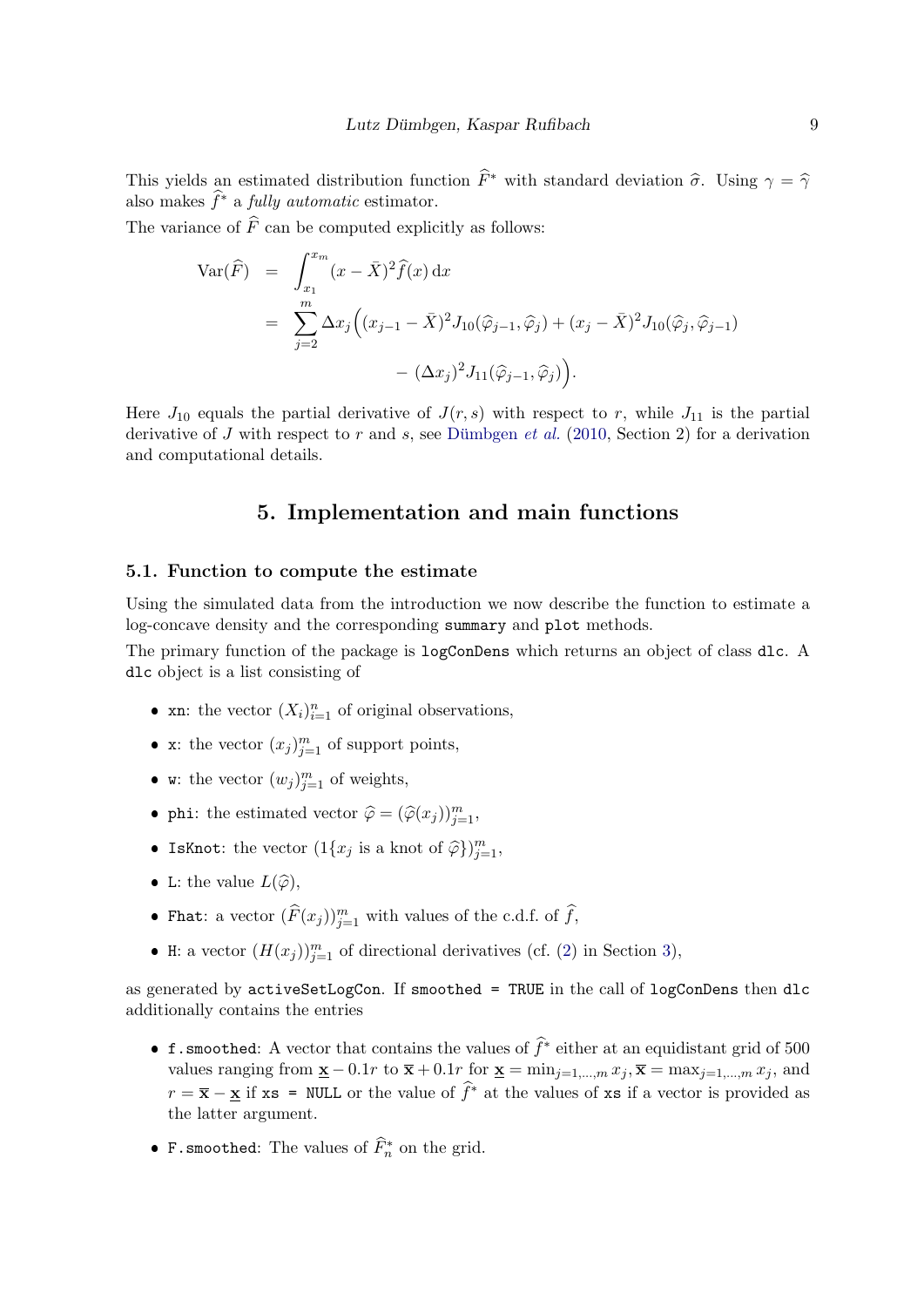- gam: The computed value of  $\hat{\gamma}$ .
- xs: Either the vector of 500 grid points or the initial vector xs of points at which f.smoothed is to be computed.

Finally, the entry smoothed returns the value of the initial argument. Note that the knots collected in IsKnot are not derived from  $\hat{\varphi}$  but appear as a direct by-product of the active set algorithm. The quantities  $H_i$  can be used to verify the characterization of the estimator in terms of distribution function as elaborated in Dümbgen and Rufibach  $(2009)$ . See Section [3](#page-6-0) for an illustration.

A summary and plot method are available for the class dlc. The summary method provides some basic quantities of the estimates whereas the plot method is intended to provide a quick way of standard plotting  $\hat{\varphi}$ ,  $\hat{f}$ , and  $\hat{F}$  and  $\hat{f}^*, \hat{F}^*$  (optional). For more tailor-made plots we<br>recommend to outpat the person we wantities from the dla chiest and plot them with the recommend to extract the necessary quantities from the dlc object and plot them with the desired modifications, as we do when generating Figure [3.](#page-14-0)

Note that to plot  $\hat{f}$  and  $\hat{F}$  we do not simply linearly interpolate the points  $\exp \hat{\varphi}(t)$  for  $t \in \widehat{\mathcal{S}}_m(\widehat{\varphi})$  but we rather compute  $\widehat{f}$  and  $\widehat{F}$  on a sufficiently fine grid of points using the function evaluateLogConDens, to display the shape of the estimated density and distribution function between knot points correctly.

#### <span id="page-9-1"></span>5.2. Evaluation of the fitted estimators

Thanks to the simple structure of  $\hat{\varphi}$ , closed formulae can be derived for  $\hat{\varphi}, \hat{f}, \hat{F}, \hat{F}^{-1}$  as well as  $\widehat{f}^*, \widehat{F}^*$  on their respective domain, see Section [2](#page-4-0) and the appendix for details. These formulae are implemented in logcondens via the two functions evaluateLogConDens and quantilesLogConDens.

To compute the process  $H = H(\cdot, \widehat{\varphi})$  in [\(2\)](#page-6-1) one needs to be able to compute the integral of the distribution functions  $\widehat{F}$  and  $\mathbb{F}$ , at an arbitrary point t. Again, exploiting the structure of  $\widehat{\varphi}$  a closed formula can be derived for  $\int_{x_1}^t \widehat{F}(r) dr$ , see Appendix [B.](#page-20-0) This formula is implemented in the function intF in the package logcondens, and we use this function together with its companion intECDF (ECDF: empirical cumulative distribution function) for the empirical distribution function to compute the process D.

### 6. Sampling from the different estimators

<span id="page-9-0"></span>Cule *[et al.](#page-25-6)* [\(2010\)](#page-25-6) describe Monte Carlo estimation of functionals of  $\hat{f}$  (which may be oneor multidimensional) by sampling from a random vector (variable)  $\hat{\mathbf{X}}$  that has density  $\hat{f}$  and plugging in these samples into the functionals of interest. In order to sample from  $f$ , they use a rejection sampling procedure, see Cule *[et al.](#page-25-6)* [\(2010,](#page-25-6) Section 7.1), implemented as the function r1cd in Cule *[et al.](#page-25-3)* [\(2009\)](#page-25-3). In **logcondens** we implemented sampling not only from f, but also from  $\hat{f}^*$  as the function rlogcon, using the quantile function  $\hat{F}^{-1}$  implemented in quantilesLogConDens. Note that by making use of the quantile function  $\widehat{F}^{-1}$  in rlogcon we generate a sample of a given size from  $\widehat{f}$  directly, without the need of rejecting (some of) the generated numbers. There is no need to implement the quantile function  $\widehat{F}^*$  for the sake of simulating samples from  $\widehat{F}^*$ , thanks to the fact that  $\widehat{f}^*$  is the density of the convolution of  $\widehat{f}$  with a given normal kernel.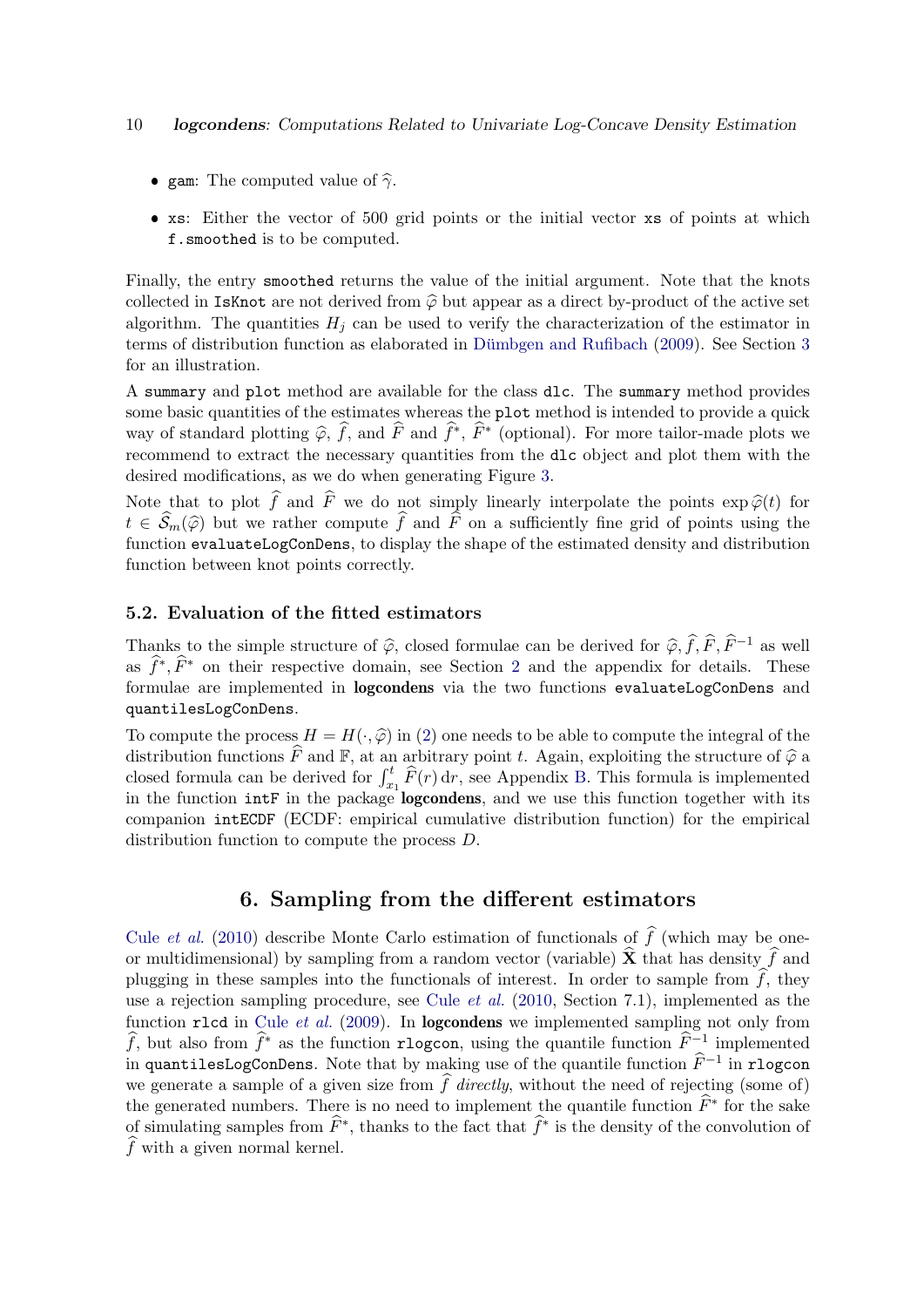Sampling from the estimate may serve at least two purposes: First, as described above, generated samples can be used to approximate functionals of  $\hat{f}$  or  $\hat{f}^*$ , as described in [Cule](#page-25-6) [et al.](#page-25-6) [\(2010\)](#page-25-6). Second, in certain applications it may be the explicit goal to get simulated samples from an estimated density, see Section  $8$  below and Dümbgen and Rufibach  $(2009,$ Section 3).

### 7. Illustration of main functions on simulated example

<span id="page-10-0"></span>To demonstrate the code in logcondens we take up the sample generated in Section [1.2](#page-1-0) (denoted as the object x.sim). Note that the plot method for a dlc object is already illustrated in that introductory example. Here, we detail application of the functions discussed in Section [5.](#page-8-0) To get a summary of the estimated densities invoke

```
R> res <- logConDens(x.sim, smoothed = TRUE, print = FALSE)
R> summary(res)
Estimation of a log-concave density from i.i.d. data
Number of initial observations: n = 40
Number of unique observations (or grid points): m = 40
log-likelihood: -2.18
Maximum likelihood estimate:
Mode: x[16] = -0.056Value of log-density at mode: -0.76
Value of density at mode: 0.47
Smoothed maximum likelihood estimate:
Mode: 0.27
Value of log-density at mode: -0.81
Value of density at mode: 0.45
Number of knots of the MLE: 4
Knots of the MLE:
x[1, 16, 31, 40] =-2.215, -0.056, 0.763, 1.595
```
Compare the displayed numbers, such as mode, value at the mode, and knots of the log-density to Figure [1.](#page-3-0) To compute the value of all the estimated functions we invoke:

```
R> evaluateLogConDens(xs = -1, res, which = 1:5)
    xs log-density density CDF smooth.density smooth.CDF
[1,] -1 -1.765 0.1712 0.1164 0.1793 0.124
```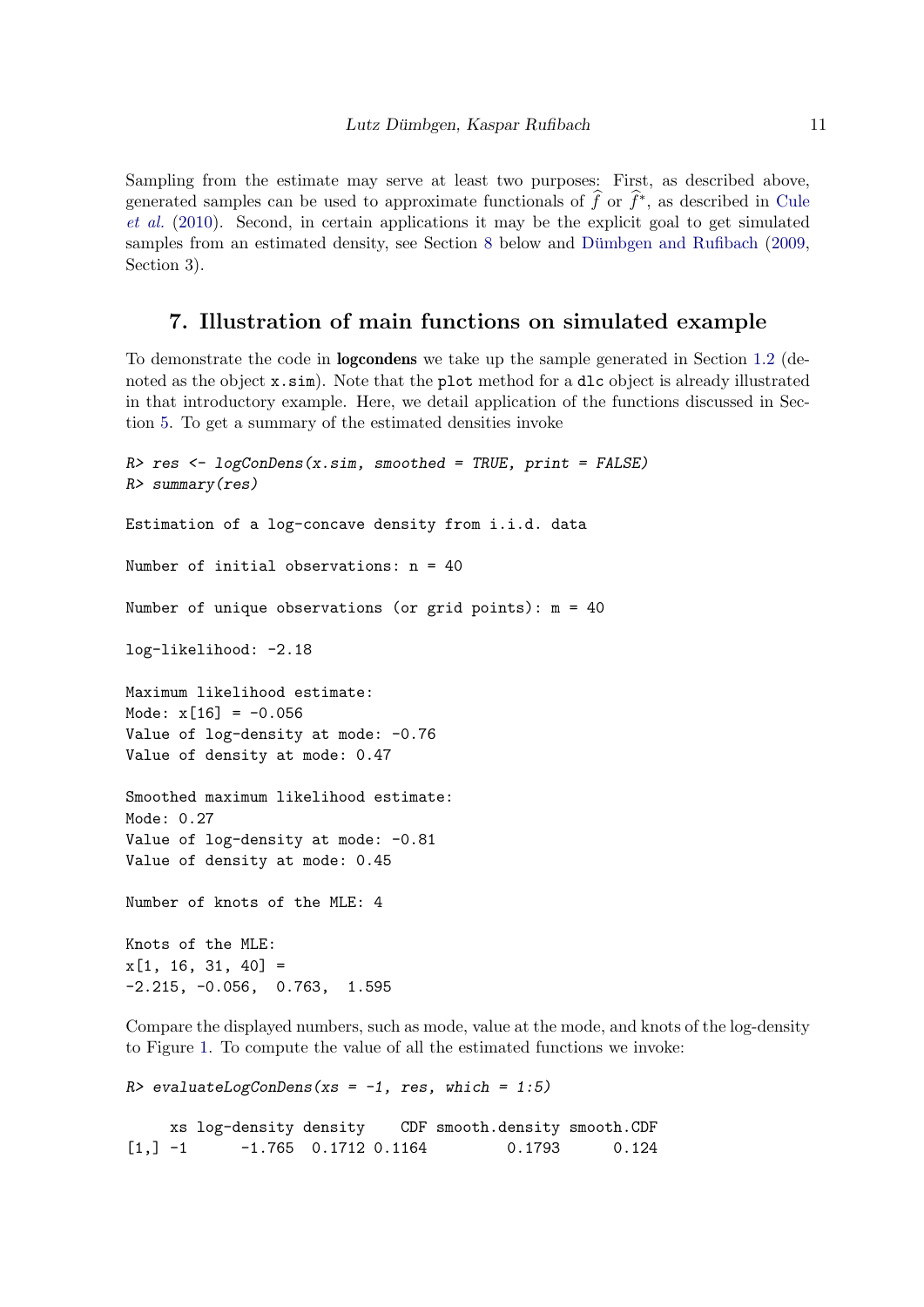```
R> quantilesLogConDens(ps = 0.5, res)
```

```
ps quantile
[1,] 0.5 0.1688
```
To illustrate the characterization of the estimators provided in Section [3,](#page-6-0) we use the functions intF and intECDF to compute the process  $H(t)$ , see Figure [2.](#page-12-0) The upper plot in Figure [2](#page-12-0) displays  $\mathbb F$  and F whereas in the lower plot H is provided. The graphs illustrate that (1) F closely approximates  $\mathbb{F}$ , a fact that can be made precise, see Dümbgen and Rufibach [\(2009,](#page-25-1) Corollary 2.5 and Theorem 4.4), (2) the kinks of  $\hat{\varphi}$  occur where the process H is equal to zero as postulated in Section [3](#page-6-0) (compare Figures [1](#page-3-0) and [2\)](#page-12-0).

```
R > n \leftarrow res\n
R> xn <- res$xn
R> ss \leftarrow sort(unique(c(x,sim, seq(min(x,sim), max(x,sim), length = 200))))R > H1 \leftarrow \inf F(ss, res)R> H2 <- intECDF(ss, xn)
R> Ht <- H1 - H2
R> ED \leftarrow 0 : (n + 1) / nR par(mfrow = c(2, 1), mar = c(0, 5, 2, 1), mex = 1, las = 1)
R> plot(x.sim, res$Fhat, type = 'n', xaxt = 'n', ylab = 'Distribution
+ functions')
R > rug(x,sim); lines(x.sim, res$Fhat, col = 2, lwd = 1.5)
R> lines(c(\min(\text{xn}) - 10, \text{xn}, \max(\text{xn}) + 10), ED, type = 's', lwd = 1.5)
R> abline(v = \text{res$knots, lty = 3); par(max = c(4.5, 5, 0, 1))R> legend(-2.1, 1, c("empirical distribution function", expression("CDF based
+ on "*hat(f)[m])), 1ty = 1, col = 1:2, 1wd = 2, bty = "n")R> plot(ss, Ht, type = 'n', xlab = "generated random sample x",
+ ylab = "process H(t)", yaxt = "n")R > lines(ss, Ht, col = 2, lwd = 1.5)
R > ax \leftarrow -c(0.02, 0.01, 0); axis(2, at = ax, labels = ax, cex.axis = 0.8)R> rug(x,sim); abline(v = res$knots, lty = 3); abline(h = 0, lty = 1)
```
#### 8. Exemplary analysis of reliability dataset

<span id="page-11-0"></span>To further demonstrate the functions in logcondens we will apply them to analyze a reallife dataset that had previously been used to illustrate log-concave density estimation. The reliability data was collected as part of a consulting project at the Institute for Mathematical Statistics and Actuarial Science at the University of Bern, see also Dümbgen and Rufibach [\(2009,](#page-25-1) Section 3). Basic descriptive statistics of the dataset are provided in Table [1.](#page-13-0) Note that in this dataset we have  $n = 786$  original observations. However, pooling tied observations and introducing weights as described in Section [2](#page-4-0) we end up with only  $m = 535$  unique observations.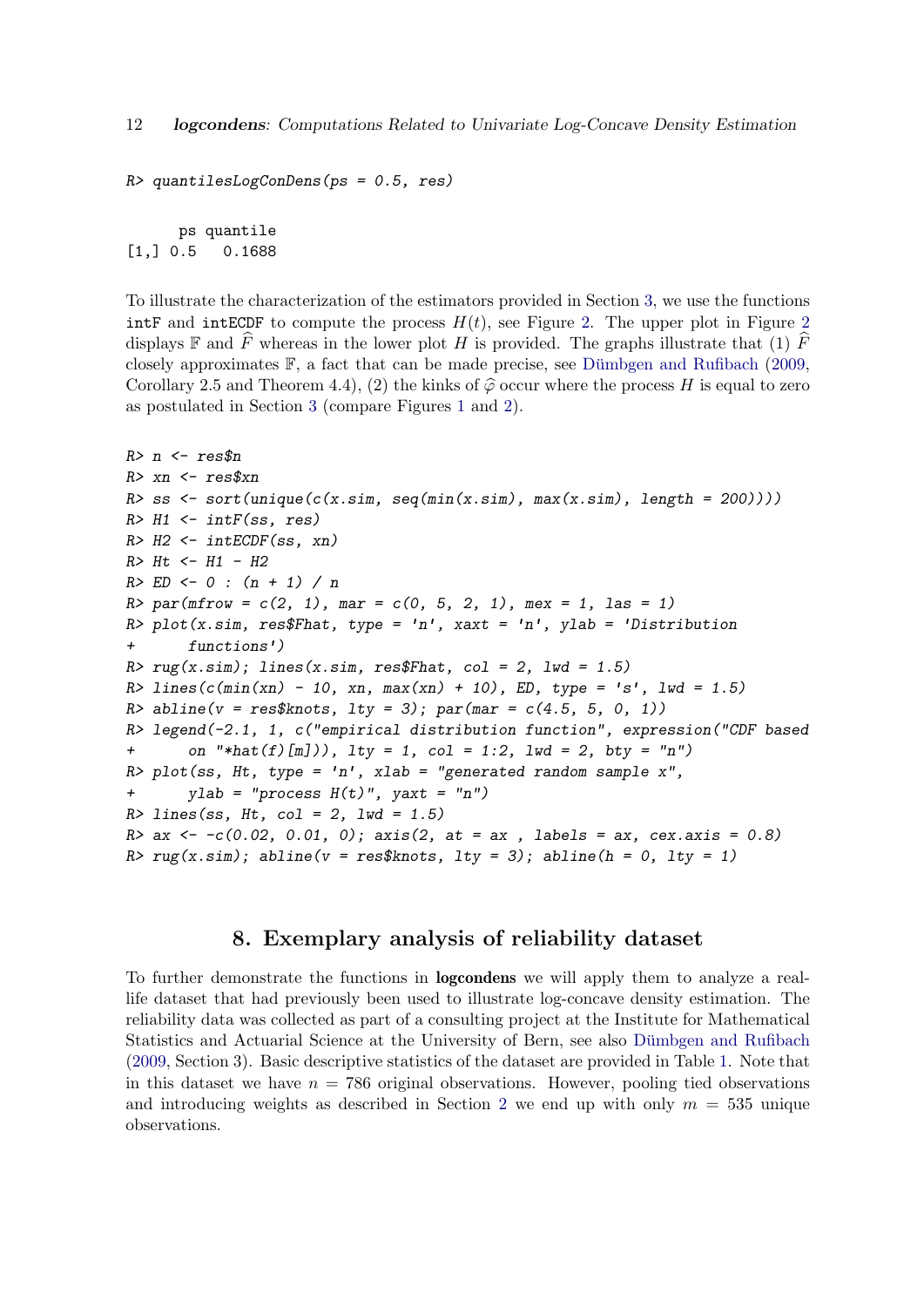

<span id="page-12-0"></span>Figure 2: Distribution functions and the process  $H(t)$  for the simulated data. Vertical bars at the bottom of the plots indicate observations.

A company asked for Monte Carlo experiments to predict the reliability of a certain device they produce, where the reliability depended in a certain deterministic way on five different and independent random input parameters. The dataset reliability in logcondens contains only data on the first of these input parameters. The goal was to fit a suitable distribution to this sample that can be used to simulate from. As elaborated in Dümbgen and Rufibach  $(2009,$ Section 3) we first considered two standard approaches to estimate the unknown density  $f$ : namely

- (i) fitting a Gaussian density  $\hat{f}_{\text{par}}$  with mean  $\mu(\mathbb{F})$  and variance  $\hat{\sigma}^2 = n(n-1)^{-1} \text{Var}(\mathbb{F}),$
- (ii) the kernel density estimator

$$
\widehat{f}_{\rm ker}(x) := \int \phi_{\widehat{\sigma}/\sqrt{n}}(x-y) \, d\mathbb{F}(y),
$$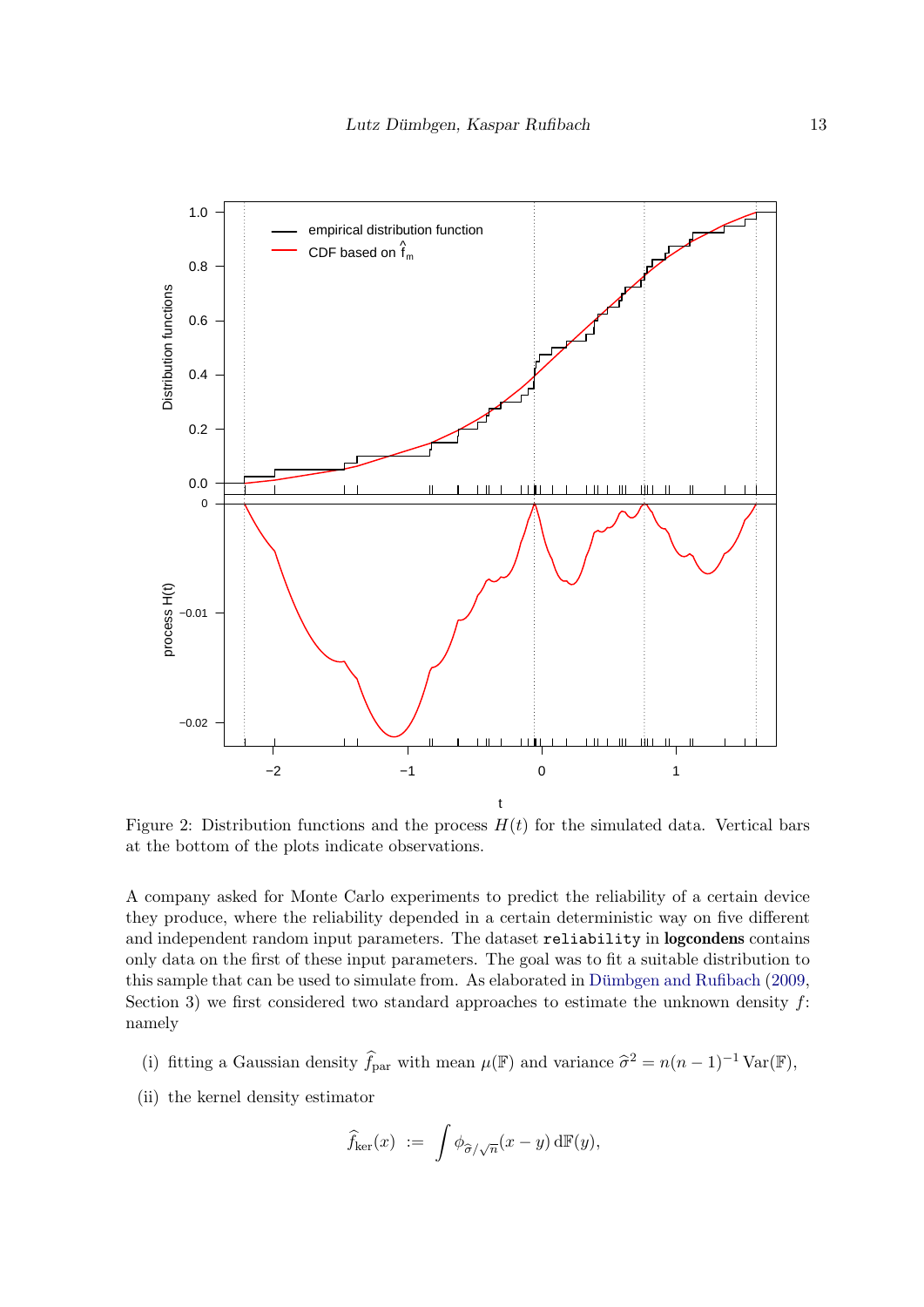**Variable** n Minimum  $1^{st}$  Quartile Median  $3^{rd}$  Quartile Maximum IQR reliability 786 1404.2 1632.2 1688.2 1735.6 1853.6 103.4

<span id="page-13-0"></span>

|  | Table 1: Descriptive statistics of reliability data. |  |  |  |  |
|--|------------------------------------------------------|--|--|--|--|
|--|------------------------------------------------------|--|--|--|--|

where  $\phi_{\sigma}$  denotes the Normal density with mean 0 and variance  $\sigma^2$ .

The very small bandwidth  $\hat{\sigma}/\sqrt{n}$  was chosen to obtain a density with variance  $\hat{\sigma}^2$  and to avoid putting too much work into the tails, which was crucial in the engineers' application. We putting too much weight into the tails, which was crucial in the engineers' application. We think that in general such undersmoothed density estimators are a simple way of depicting the empirical distribution of raw data.

Looking at the data, approach (i) is clearly inappropriate because the reliability sample of size  $n = 786$  reveals a skewed and pronouncedly non-gaussian distribution. This can be seen in Figure [3,](#page-14-0) where the multimodal curve corresponds to  $f_{\text{ker}}$ , while the dashed line depicts  $f_{\text{par}}$ . Approach (ii) yielded Monte Carlo results agreeing well with measured reliabilities, but the engineers were not satisfied with the multimodality of  $f_{\text{ker}}$ . Choosing a kernel estimator with larger bandwidth would overestimate the variance and put too much weight into the tails. Thus we agreed on a third approach and estimated  $f$  by the smoothed log-concave estimator  $\widehat{f}^*$  introduced in Section [4.](#page-7-0)

This density estimator is the skewed *unimodal* curve in Figure [3.](#page-14-0) Apart from the advantages described above – unimodality, variance equal to  $\hat{\sigma}^2$ , and not too heavy tails – it yielded<br>convincing results in the Monte Carlo simulations, too. In addition and as expected, the convincing results in the Monte Carlo simulations, too. In addition and as expected, the kinks and the discontinuities at  $x_1$  and  $x_m$  of  $\widehat{f}$  are smoothed out by  $\widehat{f}^*$ . Note that both estimators  $\widehat{f}$  and  $\widehat{f}^*$  are fully automatic.

Now, the primary goal of this data analysis was to provide simulated samples from the estimated densities  $\hat{f}$  and  $\hat{f}^*$ . The function **rlogcon** that implements sampling from the distribution that corresponds to  $\widehat{f}$  in the package **logcondens** is based on the quantile function  $\widehat{F}^{-1}$ , derived in [A](#page-19-0)ppendix A and implemented as quantilesLogConDens. Thanks to the fact that  $\hat{f}^*$  is the density of the convolution of  $\hat{f}$  with a Gaussian kernel with standard deviation  $\gamma$ , a random number  $X^*$  from  $\widehat{f}^*$  can easily be obtained by computing  $X^* = X + Y$  with independent random variables  $X \sim \widehat{F}$  and  $Y \sim N(0, \gamma^2)$ .

To illustrate how the functions in logcondens can be used to explore different estimates, we provide below the code that is used to generate Figure [3.](#page-14-0) Note that this is the same Figure already displayed in Dümbgen and Rufibach  $(2009,$  Figure 2).

```
R> x.rel <- sort(reliability)
R> n \leftarrow length(x.rel)R> mu <- mean(x, rel); sig <- sd(x, rel)R> xs <- seq(1350, 1950, length.out = 500)
R> res <- logConDens(x.rel, smoothed = TRUE, print = FALSE, xs = xs)
R> f.smoothed <- res$f.smoothed
R > xs2 \leftarrow xs[(xs >= min(x, rel)) & (xs <= max(x, rel))]R> f \leftarrow rep(MA, length(xs2))R> for (i in 1:length(xs2)){f[i] <- evaluateLogConDens(xs2[i],
       res)[, "density"]}
R> h \leftarrow sig / sqrt(n)
```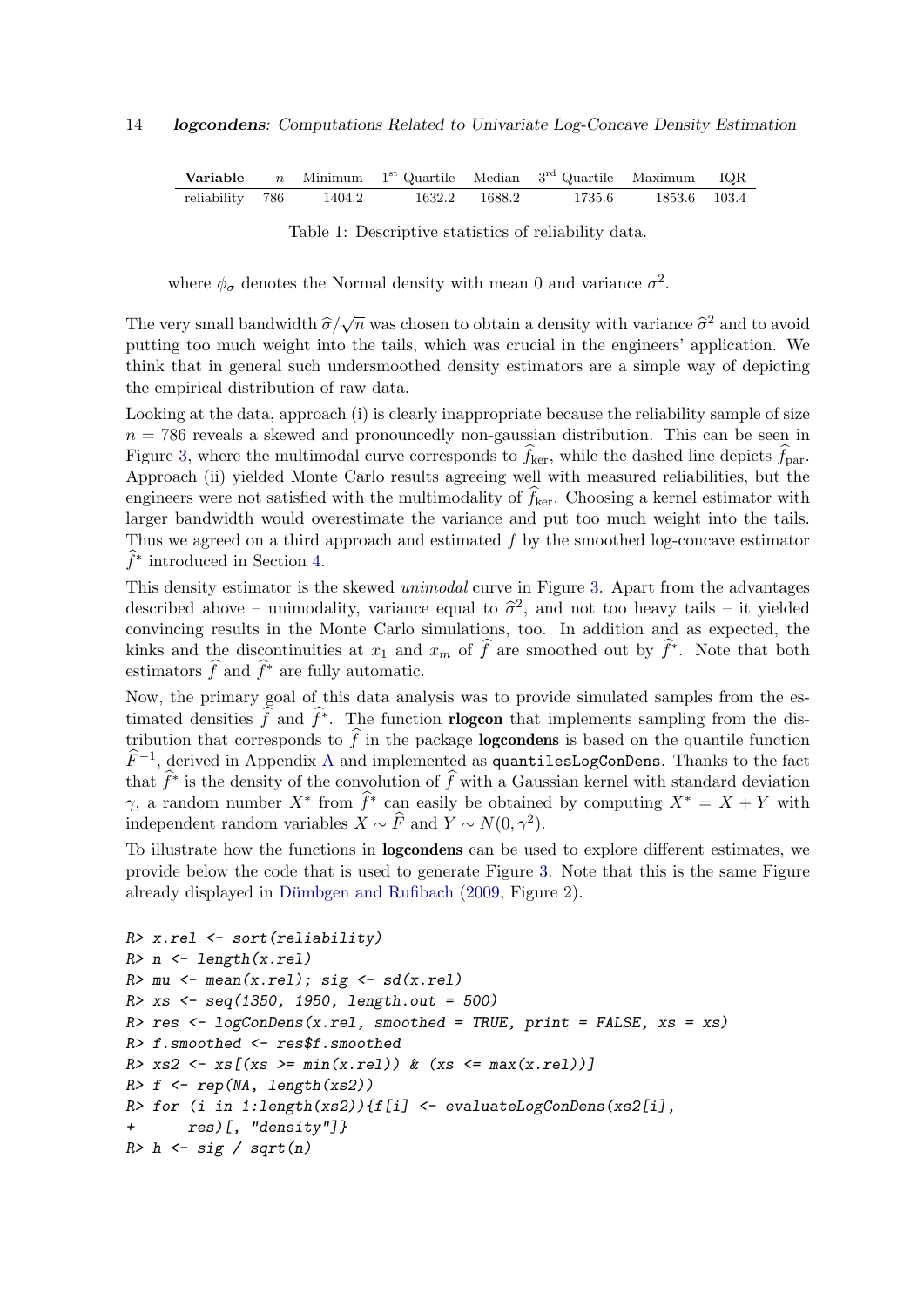

<span id="page-14-0"></span>Figure 3: Different estimates of the density of the reliability data.

```
R> f.kernel <- rep(NA, length(xs))
R> for (i in 1:length(xs)){f.kernel[i] \leq mean(dnorm(xs[i], mean =
+ x.rel. sd = h)R > f. normal \leq dnorm(xs, mean = mu, sd = sig)
R > par(las = 1, mar = c(3, 3.5, 0.5, 0.5))R plot(0, 0, type = 'n', xlim = c(1390, 1900), ylim =
+ c(0, 6.5 * 10^{\degree}-3), ylab = "")
R> rug(x.rel)R > lines(xs, f.normal, col = 3)
R > lines(xs, f.kernel, col = 4)
R > lines(xs, f.smoothed, lwd = 4, col = 5)
R > lines(xs2, f, col = 2)
R> segments(c(-1300, max(x.rel)), c(0, 0), c(min(x.rel), 2000),
+ c(0, 0), col = 2)R> legend("topleft", c(expression("log-concave "*hat(f)[n]),
       \alpha expression("normal "*hat(f)[nor]), expression("kernel "*hat(f)[ker]),
+ expression("log-concave smoothed "*hat(f)[n]*"*")),
       1ty = 1, 1wd = 3, col = 2:5, bty = "n")R> segments(res$knots, 0, res$knots, 0.002, lty = 2)
```
Finally, we illustrate how we can efficiently generate samples from  $\hat{f}$  and  $\hat{f}^*$  and thus content the engineers that initiated this research. In addition, samples from the estimators could be used to approximate some functional of  $\hat{f}$  or  $\hat{f}^*$ , as described in Cule *[et al.](#page-25-6)* [\(2010\)](#page-25-6).

R> set.seed(1977)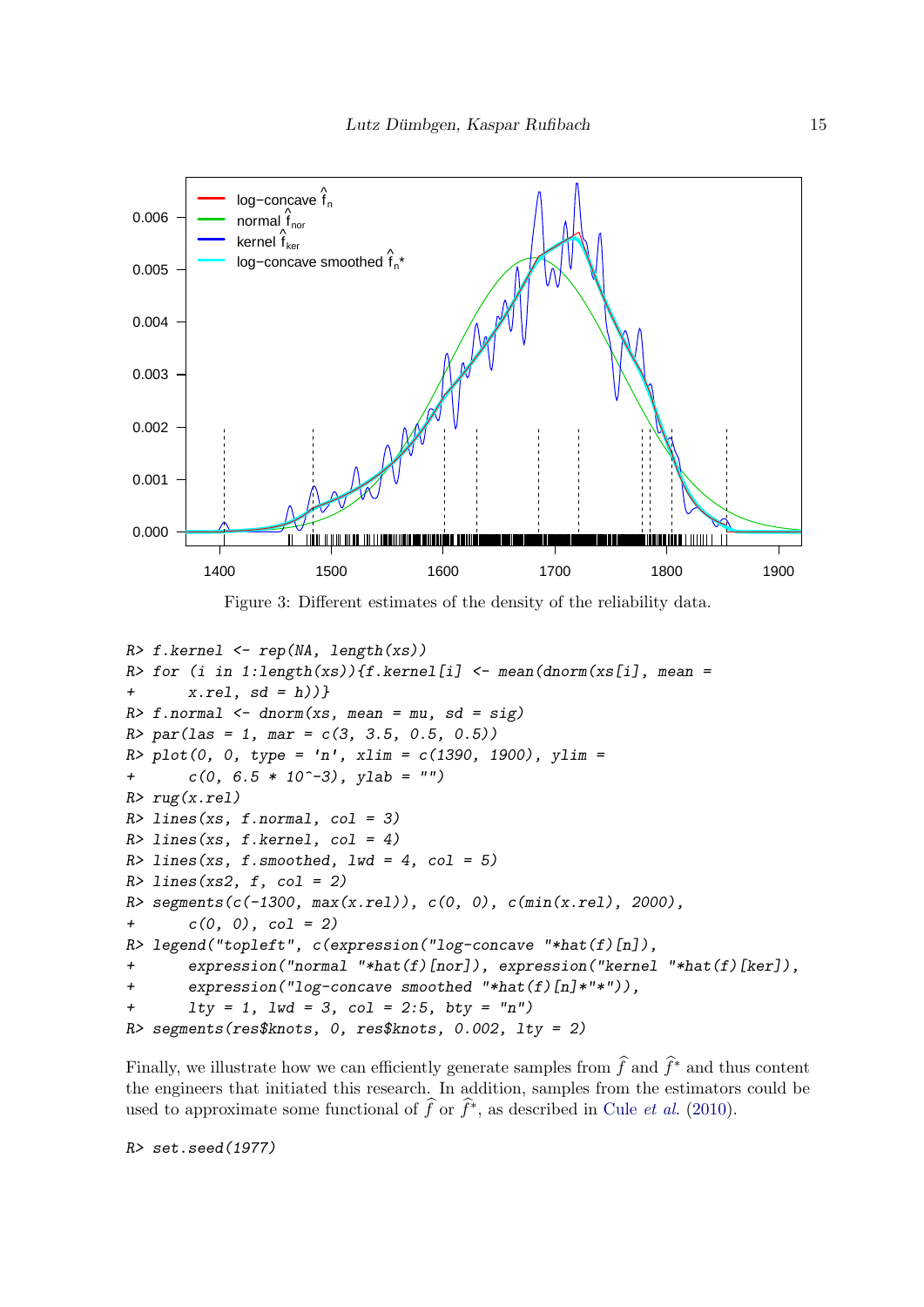16 logcondens: Computations Related to Univariate Log-Concave Density Estimation

 $R >$  rel\_samples  $\leq$  rlogcon(n = 20, x0 = x.rel)

The sorted sample of size  $n = 20$  from the log-concave density estimator can be extracted using

R> sort(rel\_samples\$X)

[1] 1511.954 1594.168 1621.873 1645.044 1663.611 1673.327 1674.606 [8] 1675.477 1689.173 1689.405 1696.573 1697.265 1710.816 1712.501 [15] 1716.976 1724.642 1730.252 1783.473 1792.702 1807.486

and one from the smoothed log-concave density estimator via

```
R> sort(rel_samples$X_star)
```
[1] 1514.480 1599.645 1615.953 1648.505 1662.295 1663.369 1677.193 [8] 1677.583 1685.057 1686.471 1689.579 1705.722 1707.009 1712.771 [15] 1718.095 1727.095 1727.765 1780.637 1785.171 1813.476

#### 9. Smooth two-sample permutation test

<span id="page-15-0"></span>Dümbgen and Rufibach  $(2009,$  Theorem 4.4) have shown that the distribution function estimators F and  $\widehat{F}$  are, under mild assumptions, asymptotically equivalent and  $\widehat{F}$  acts in this sense as a smoother of F. However, by imposing log-concavity efficiency gains in estimation seem plausible for small to moderate sample sizes. This leads us to the proposal of a smooth test for distribution functions which we now describe.

Suppose the researcher is given two samples  $(X_i)_{i=1}^{n_1}$  and  $(Y_i)_{i=1}^{n_2}$  of independent random variables  $X_i \sim F_X$  and  $Y_i \sim F_Y$  with unknown distribution functions  $F_X, F_Y$ .

To test whether  $H_0$ :  $F_X = F_Y$  versus  $H_1 : F_X \neq F_Y$ , a commonly used two-sample test statistic is the Kolmogorov-Smirnov statistic, comparing the empirical distribution functions  $\mathbb{F}_X$  and  $\mathbb{F}_Y$  of the two samples:

$$
\mathbb{K} = \mathbb{K}(\mathbb{F}_X, \mathbb{F}_Y) := (n_1 n_2/(n_1 + n_2)))^{1/2} \|\mathbb{F}_X - \mathbb{F}_Y\|_{\infty}
$$

where  $||f||_{\infty} := \sup_{x \in \mathbb{R}} |f(x)|$  for any function  $f : \mathbb{R} \to \mathbb{R}$ . The limiting distribution of  $\mathbb{K}_n$ and the corresponding asymptotic test can be found in [Durbin](#page-25-10) [\(1973\)](#page-25-10).

If one imposes that  $F_X$  and  $F_Y$  both have log-concave density functions, we propose the following modified test statistic:

$$
\widehat{K} = \widehat{K}(\widehat{F}_X, \widehat{F}_Y) = (n_1 n_2/(n_1 + n_2)))^{1/2} || \widehat{F}_X - \widehat{F}_Y ||_{\infty}
$$

where  $\widehat{F}_X$  and  $\widehat{F}_Y$  are the log-concave distribution function estimators of  $F_X$  and  $F_Y$ . Deriving the limiting distribution of this statistic is a difficult task, but if one assumes that under  $H_0$  the pooled sample  $(Z_1, Z_2, \ldots, Z_{n_1+n_2}) := (X_1, \ldots, X_{n_1}, Y_1, \ldots, Y_{n_2})$  has the same distribution as

$$
(Z_{\Pi_1}, \ldots, Z_{\Pi_{n_1}}, Z_{\Pi_{n_1+1}}, \ldots, Z_{\Pi_{n_1+n_2}})
$$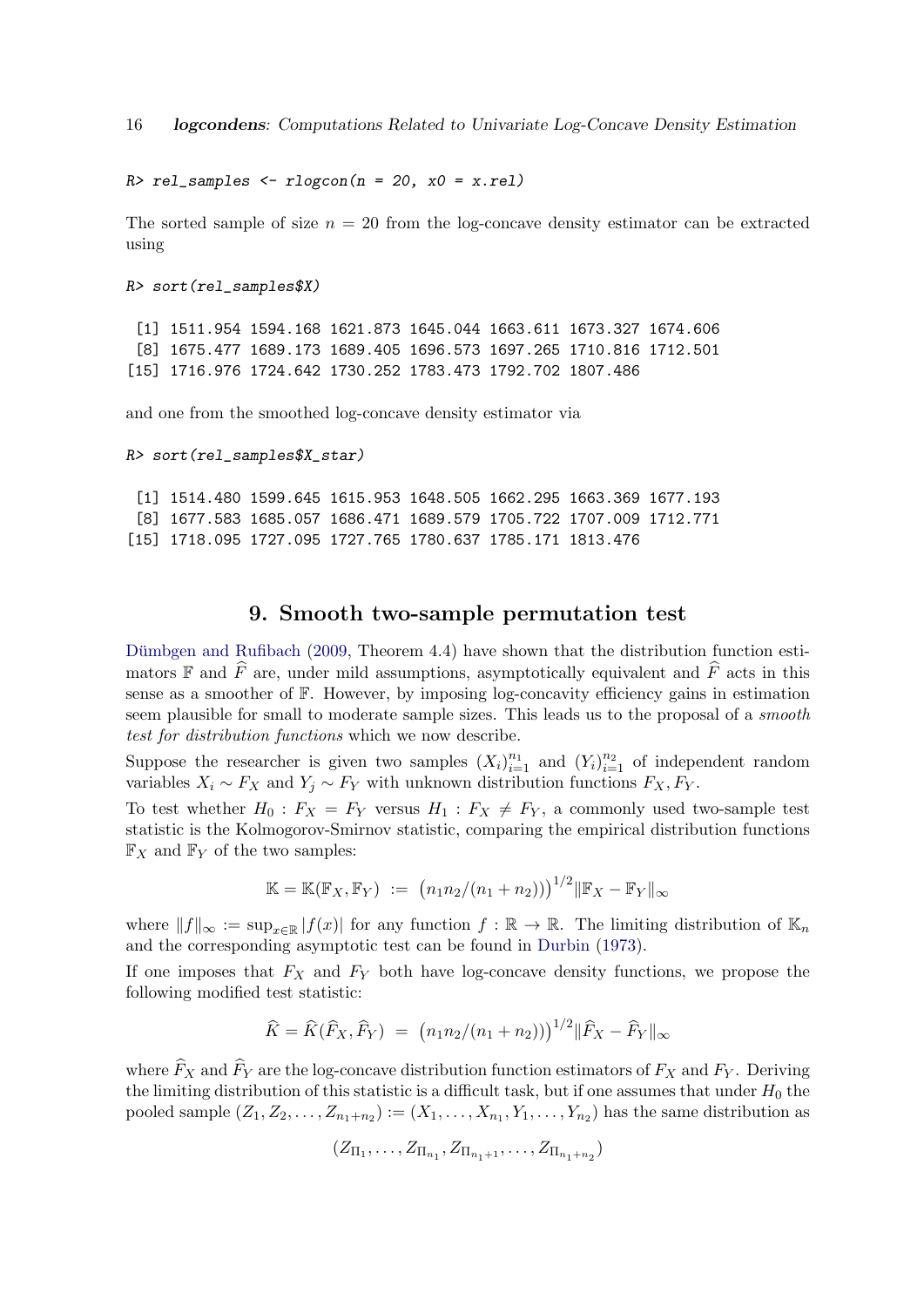where  $\Pi$  is a random permutation of  $\{1, \ldots, n_1 + n_2\}$  not depending on the data one can perform a Monte Carlo permutation test of  $H_0$  as follows: Generate M independent copies of  $\Pi$  and calculate the corresponding values of the test statistic  $\widehat{K}^{(1)}, \widehat{K}^{(2)}, \ldots, \widehat{K}^{(M)}$ . Then a nonparametric  $p$ -value for  $H_0$  is given by

$$
\widehat{p} = \frac{1 + \# \{ i \le M : \widehat{K}^{(i)} \ge \widehat{K} \}}{1 + M}.
$$

The null hypothesis  $H_0$  is rejected if p is not larger than the pre-specified significance level  $\alpha$ . Details on the computation of  $\widehat{K}(\widehat{F}_X, \widehat{F}_Y)$  as well as for  $\widehat{K}_n^*(\widehat{F}_X, \widehat{F}_Y)$ , the statistic based on the smoothed log-concave distribution function estimates, are provided in Appendix [E.](#page-23-0)

Computation of differences between distribution functions is implemented in the function maxDiffCDF in the logcondens package. To generate two samples from a Gamma distribution and invoke the smooth two sample test that is based on the function maxDiffCDF use the code:

```
R> set.seed(1)
R > n1 <- 20
R> n2 <- 25
R > x \leftarrow sort(rgamma(n1, 2, 1))R > y \leftarrow sort(rgamma(n2, 2, 1) + 0.5)R> twosample <- logconTwoSample(x, y, M = 5, display = FALSE)
R> twosample$p.value
[1] 0.3333 0.1667
R> twosample$test.stat.orig
[1] 0.3716 0.3652
R> twosample$test.stats[1:5, ]
        [,1] [,2][1,] 0.09777 0.08041
[2,] 0.13087 0.10733
[3,] 0.22536 0.21364
[4,] 0.37054 0.29483
[5,] 0.41411 0.35931
```
So in this example we get  $p$ -values of 0.33 and 0.17, respectively, quantifying the evidence against the null hypothesis of equal distribution functions. The first of these  $p$ -values results from a permutation test based on the log-concave MLE whereas the latter is computed via the smoothed log-concave density estimate. Note that we have chosen the (too) small number of permutations  $M = 5$  only in this illustrative example. Clearly, in applications we recommend to set  $M$  to at least 1000, as we do in our simulations below.

To assess the performance of this nonparametric permutation test in terms of power compared to the Kolmogorov-Smirnov test we conducted a simulation study considering the following settings: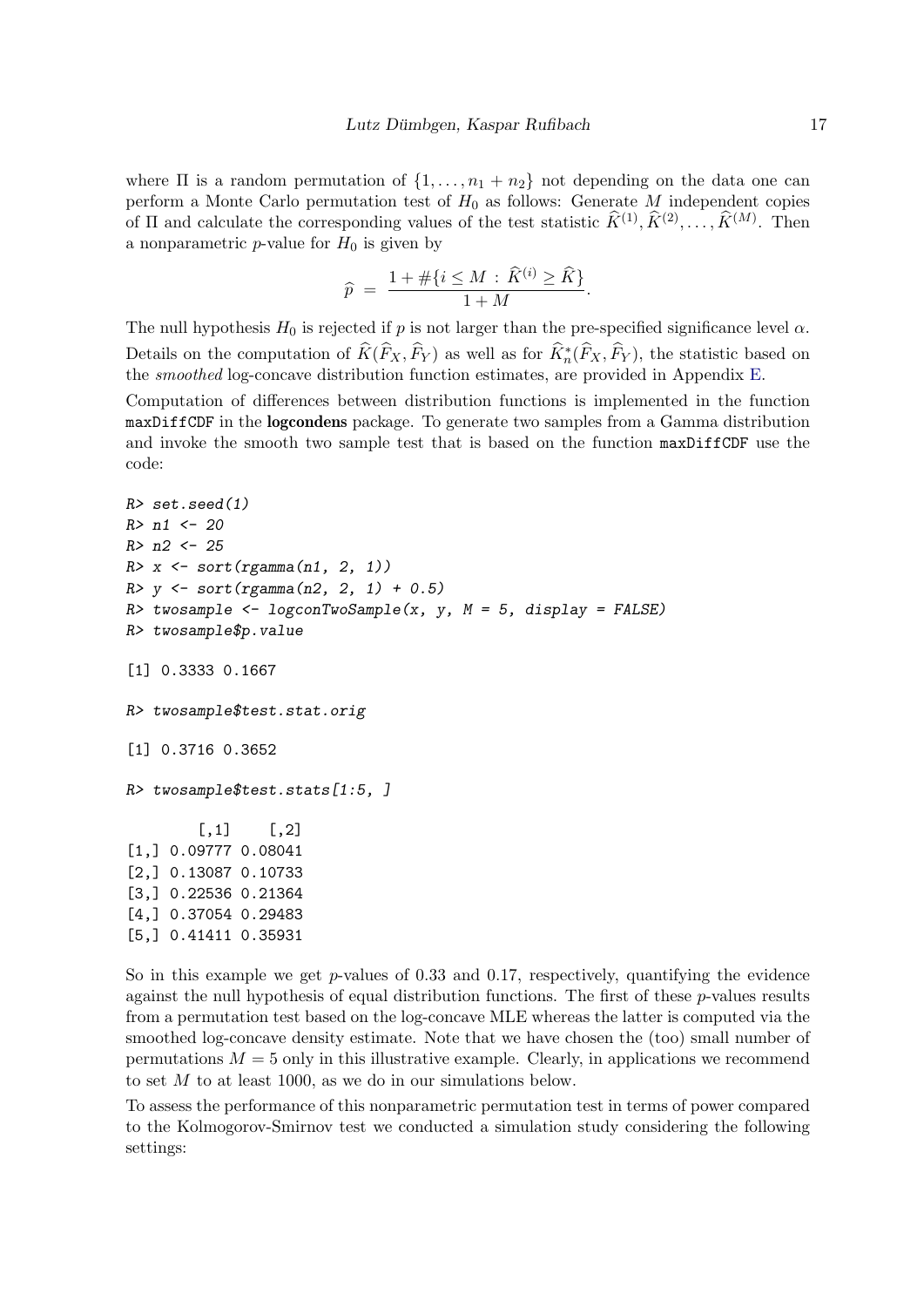Setting 1:  $n_1 = 20$   $n_2 = 25$   $X \sim N(0, 1)$  vs.  $Y \sim N(μ, 1)$ Setting 2:  $n_1 = 20$   $n_2 = 25$   $X \sim \text{Gam}(2, 1)$  vs.  $Y \sim \text{Gam}(2, 1) + \mu$ Setting 3:  $n_1 = 20$   $n_2 = 25$   $X \sim Gam(2, 1)$  vs.  $Y \sim Gam(τ, 1)$ 

for  $\mu \in \{0, 0.5, 1, 1.5, 2\}$  and  $\tau \in \{1, 1.5, 2, 2.5, 3\}$ . We simulated each setting 1000 times and  $M = 999$  was used as argument in logconTwoSample. The number of rejected null hypothesis when adopting a significance level of  $\alpha = 0.05$  are displayed in Figure [4.](#page-18-0) We find, in accordance with Cule [et al.](#page-25-6) [\(2010,](#page-25-6) Section 9, Remark (ii)), that the test based on the logconcave CDF uniformly outperforms, for the rather moderate sample sizes we consider, the Kolmogorov-Smirnov test. For very large sample sizes the difference in power between the two tests decreases (not shown). We therefore recommend to use the function logconTwoSample to assess the null hypothesis of two identical distribution functions, especially when only few or moderately many observations are available.

Note that this modified test is valid even if the assumption of log-concavity of the density functions is violated. Such a violation would only affect the power.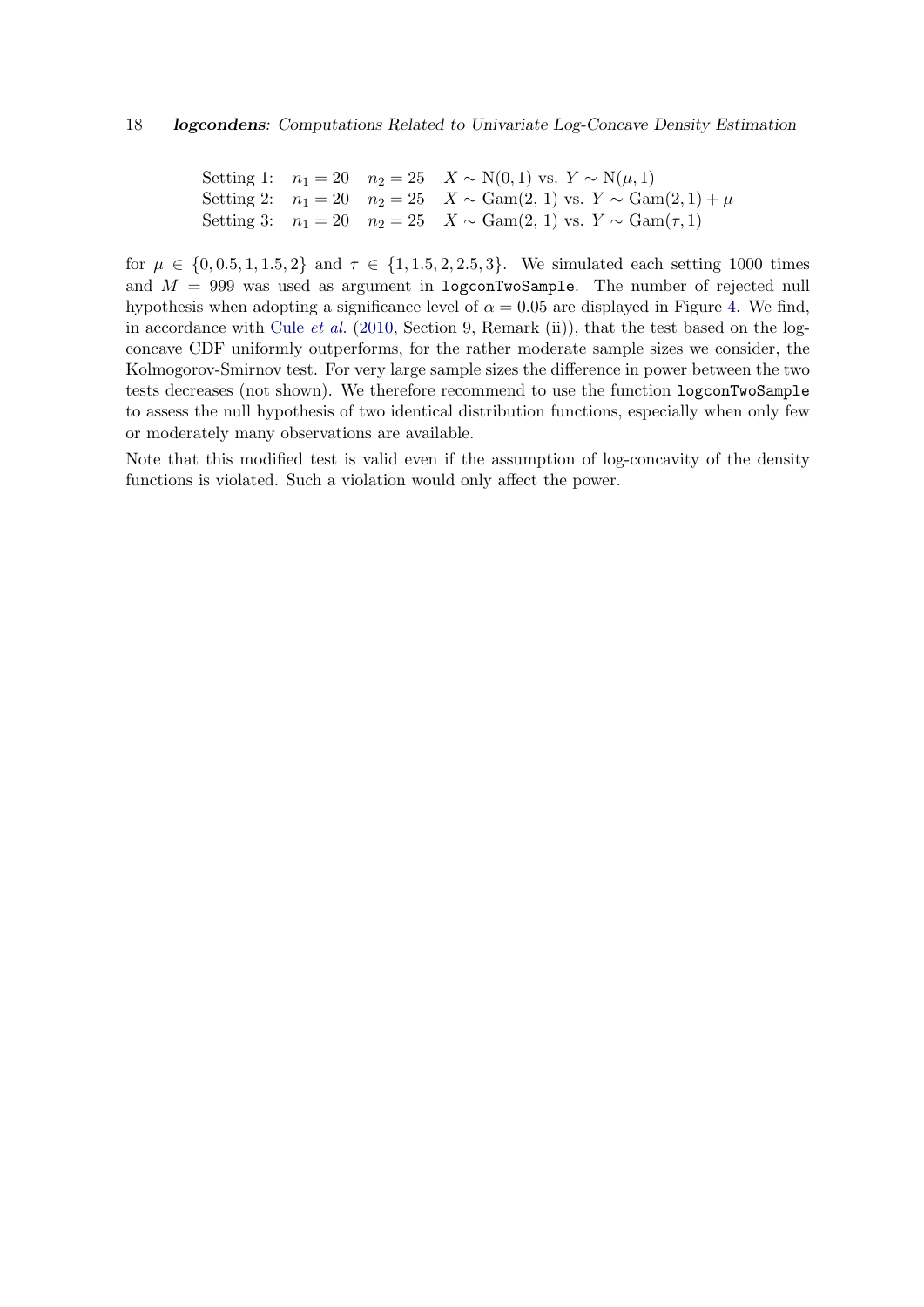

<span id="page-18-0"></span>Figure 4: Proportion of rejected null hypothesis at  $\alpha = 0.05$  for the null hypothesis of equal distribution functions for two samples of size  $n_1 = 20$  and  $n_2 = 25$ . Horizontal offset of points only to increase legibility.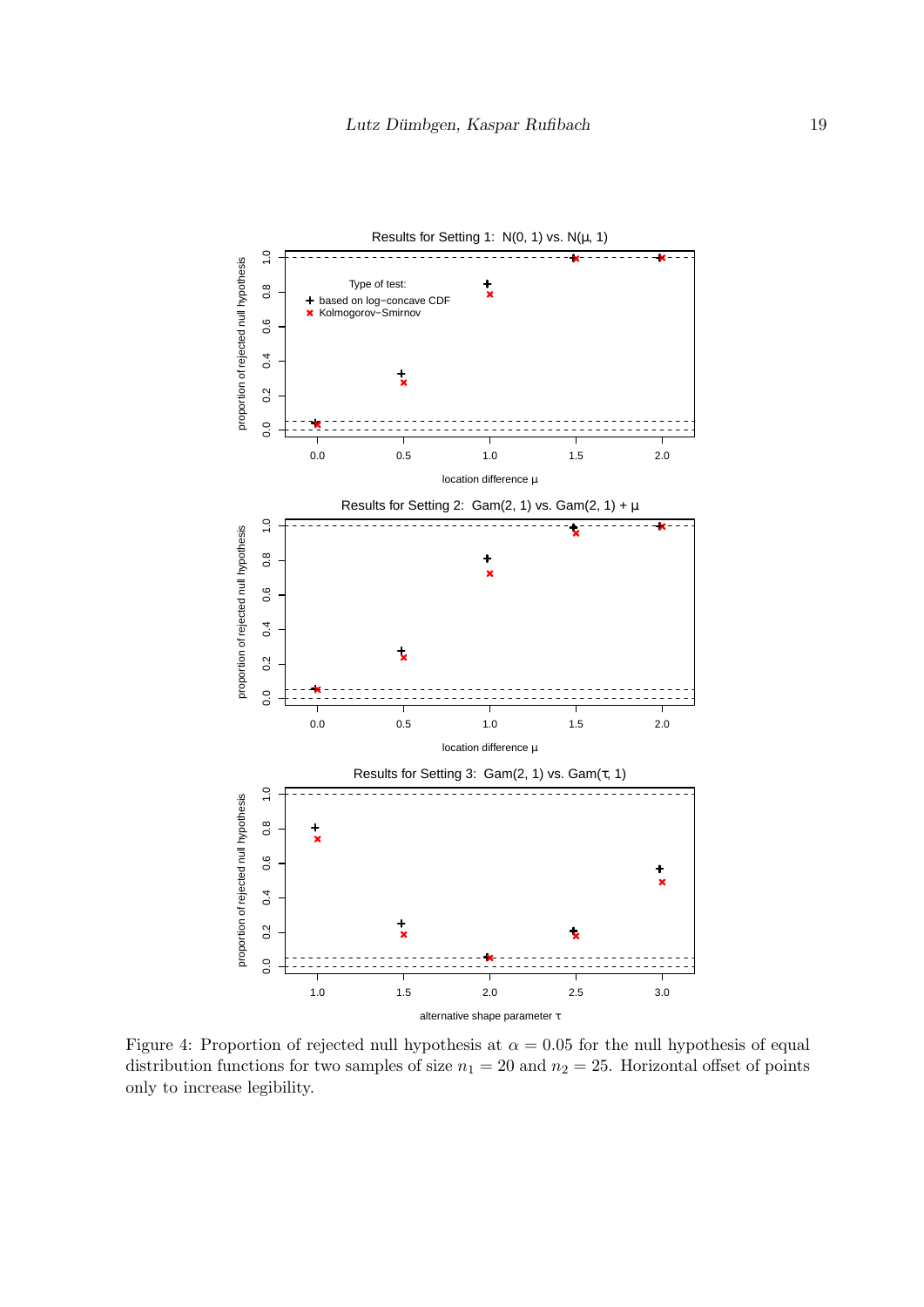#### 10. Final remarks

In [Koenker and Mizera](#page-26-1) [\(2010,](#page-26-1) Figure 3) quasi-concave density estimation, a generalization of log-concave density estimation, was illustrated on radial and rotational velocities of the Bright Star Catalog, see [Hoffleit and Warren](#page-26-14) [\(1991\)](#page-26-14). For convenience, we also included this dataset in logcondens as a dataframe named brightstar.

### A. Density, distribution and quantile function

<span id="page-19-0"></span>Formulas to compute the log-density and density function at a given point  $x_0 \in \mathbb{R}$  are provided in Section [2.](#page-4-0) The distribution function estimator  $\widehat{F}$  and its integral  $I(t) := \int_{x_1}^t \widehat{F}(r) dr$  are implemented in the functions evaluateLogConDens and intF. For completeness, we provide here the corresponding formulas. Note that  $(5)$  is also provided in Dümbgen *et al.* [\(2010,](#page-25-7) Theorem 2.1). Recall from Section [2](#page-4-0) the function J. Here, we use a slightly generalized version, defined as

$$
\tilde{J}(r,s,v) \quad := \quad \int_0^v \exp\bigl((1-t)r+ts\bigr) \, \mathrm{d}t
$$

for arbitrary  $r, s \in \mathbb{R}$  and  $v \in [0, 1]$ . The relation  $\tilde{J}(r, s, v) = \exp(r)\tilde{J}(0, s - r, v)$  holds, and

$$
\tilde{J}(r,s,v) = \begin{cases}\n(\exp(r) - \exp(r + v(s-r)))/(r-s) & \text{if } r \neq s, \\
v \exp(r) & \text{if } r = s,\n\end{cases}
$$

see also the manual of logcondens, especially the help file Jfunctions.

In what follows, we will use a simple generic parametric model. Namely, define for  $\theta \in \mathbb{R}$  a probability density on [0, 1] as

$$
g_{\theta}(x) := J(0,\theta)^{-1} \exp(\theta x) = \begin{cases} \theta e^{\theta x} / (e^{\theta} - 1) & \text{if } \theta \neq 0 \\ 1 & \text{if } \theta = 0. \end{cases}
$$

The distribution and quantile function corresponding to  $g_{\theta}$  are given as

$$
G_{\theta}(r) = \begin{cases} (e^{\theta r} - 1)/(e^{\theta} - 1) & \text{if } \theta \neq 0 \\ r & \text{if } \theta = 0 \end{cases}
$$

and

$$
G_{\theta}^{-1}(u) = \begin{cases} \log (1 + (e^{\theta} - 1)u) / \theta & \text{if } \theta \neq 0 \\ u & \text{if } \theta = 0 \end{cases}
$$

for  $r, u \in [0, 1]$ , respectively. Note that  $G_{\theta}^{-1}$  $\theta^{-1}$  is implemented as qloglin in logcondens. For  $|\theta|$  ≤ 10<sup>-6</sup> a Taylor approximation is used, because

$$
G_{\theta}^{-1}(u) = u + \theta u (1 - u)/2 + O(\theta^2)
$$

as  $\theta \to 0$ , uniformly in  $u \in [0,1]$ . Now, let  $\varphi \in \mathbb{R}^m$  where this vector is identified with a function  $\varphi : \mathbb{R} \to [-\infty, \infty)$  via

$$
\varphi(x) \quad := \quad \left\{ \begin{array}{ll} -\infty & \text{for } x \notin [x_1, x_m], \\ \varphi_j + \frac{x - x_j}{\Delta x_{j+1}} \, \Delta \varphi_{j+1} & \text{for } x \in [x_j, x_{j+1}], \ 1 \leq j < m, \end{array} \right.
$$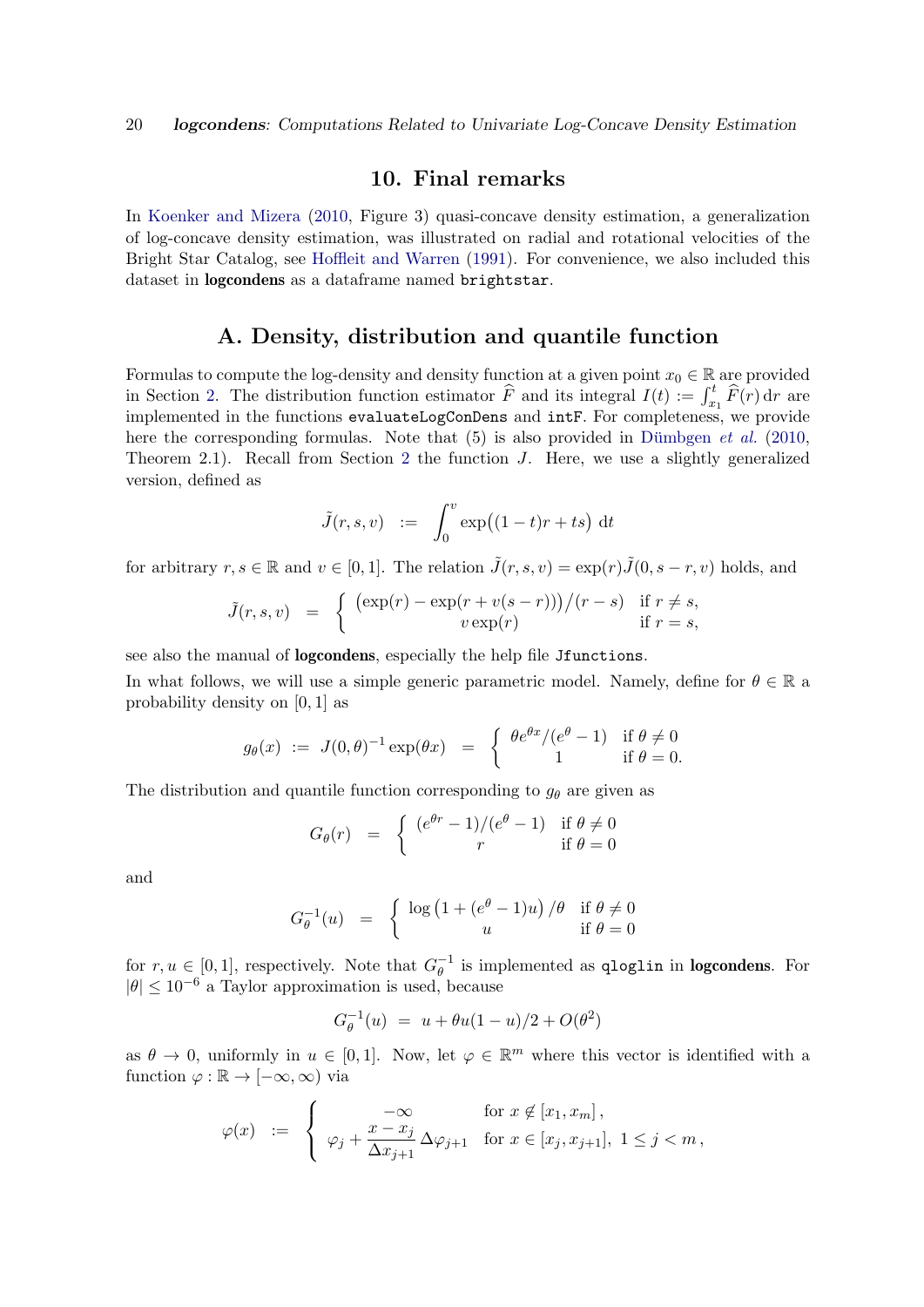where  $\Delta v_{j+1} := v_{j+1} - v_j$  for any  $\mathbf{v} \in \mathbb{R}^m$ . Suppose further that  $f := \exp(\varphi)$  is a probability density on R and let F be the corresponding distribution function. Then  $F(x_1) = F_1 := 0$ , and

$$
F(x_j) = F_j := \sum_{i=1}^{j-1} \Delta x_{j+1} J(\varphi_i, \varphi_{i+1})
$$
 for  $2 \le j \le m$ 

with  $F_m = 1$ . For a proof we refer to Dümbgen *et al.* [\(2010,](#page-25-7) Theorem 2.1). To compute the quantile function of F, note that for any  $x \in [x_j, x_{j+1}]$  by again exploiting the special structure of  $\varphi$ ,

<span id="page-20-1"></span>
$$
F(x) - F(x_j) = \int_{x_j}^x \exp(\varphi(t)) dt
$$
  
\n
$$
= \int_{x_j}^x \exp(\varphi_j + \frac{x - x_j}{\Delta x_{j+1}} \Delta \varphi_{j+1}) dt
$$
  
\n
$$
= \Delta x_{j+1} \int_0^{(x - x_j)/\Delta x_{j+1}} \exp((1 - v)\varphi_j + v\varphi_{j+1}) dv
$$
  
\n
$$
= \Delta x_{j+1} \tilde{J}(\varphi_j, \varphi_{j+1}, \frac{x - x_j}{\Delta x_{j+1}}).
$$
 (5)

Some tedious computations lead to the corresponding quantile function

$$
F^{-1}(u) = x_j + \Delta x_{j+1} G_{\Delta x_{j+1} \Delta \varphi_{j+1}}^{-1} \Big( (u - F_j) / \Delta F_{j+1} \Big) \text{ for } u \in [F_j, F_{j+1}], 1 \le j < m.
$$

This function is the basis of quantilesLogConDens in logcondens.

# B. The integral of F at an arbitrary  $x_0$

<span id="page-20-0"></span>Recall the definition  $s_j = \Delta \varphi_j / \Delta x_j$  from Section [2.](#page-4-0) In addition, we define  $f_j = f(x_j)$  for  $j = 1, \ldots, m$ . To be able to compute the process  $H = H(\cdot, \widehat{\varphi})$  introduced in [\(2\)](#page-6-1) the aim is to derive an explicit formula for

$$
I_j(x) = \int_{x_j}^x F(r) \, \mathrm{d}r
$$

for any  $j = 1, \ldots, m - 1$  and  $x \in [x_j, x_{j+1}]$ . Using [\(5\)](#page-20-1) we can write

$$
I_j(x) = \int_{x_j}^x \left( F_j + \Delta x_{j+1} \tilde{J}\left(\varphi_j, \varphi_{j+1}, \frac{r - x_j}{\Delta x_{j+1}}\right) \right) dr
$$
  

$$
= (x - x_j)F_j + \Delta x_{j+1} \int_{x_j}^x \tilde{J}\left(\varphi_j, \varphi_{j+1}, \frac{r - x_j}{\Delta x_{j+1}}\right) dr.
$$

But,

<span id="page-20-2"></span>
$$
\int_{x_j}^{x} \tilde{J}(\varphi_j, \varphi_{j+1}, \frac{r - x_j}{\Delta x_{j+1}}) dr = \Delta x_{j+1} \int_0^{(x - x_j)/\Delta x_{j+1}} \tilde{J}(\varphi_j, \varphi_{j+1}, y) dy
$$
\n
$$
= -s_{j+1}^{-1} \int_0^{(x - x_j)/\Delta x_{j+1}} (\exp(\varphi_j) - \exp(\varphi_j + y\Delta\varphi_{j+1})) dy
$$
\n
$$
= -\frac{x - x_j}{\Delta \varphi_{j+1}} f_j + s_{j+1}^{-1} \tilde{J}(\varphi_j, \varphi_{j+1}, \frac{x - x_j}{\Delta x_{j+1}}).
$$
\n(6)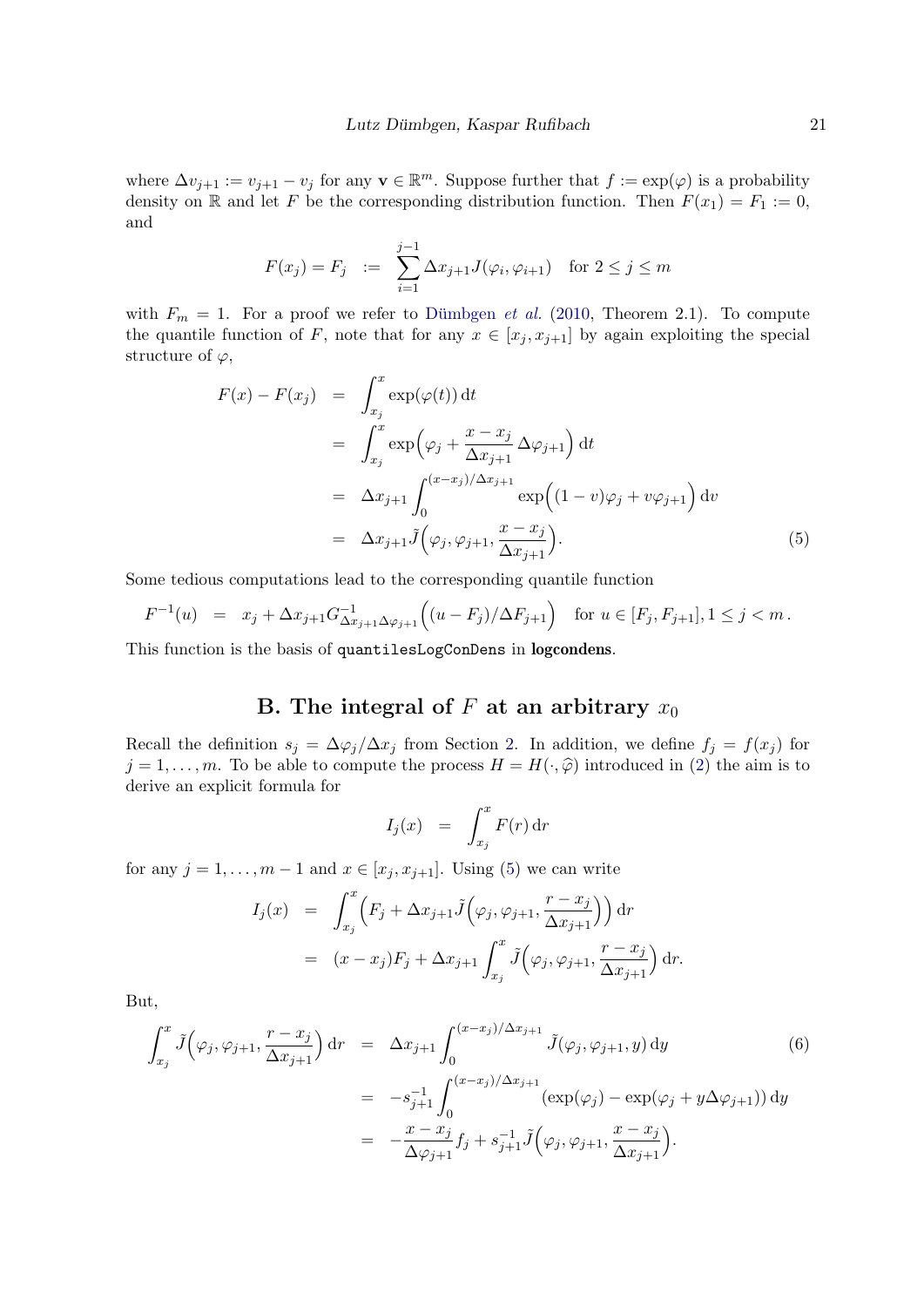Putting the pieces together we receive

$$
I_j(x) = (x - x_j)F_j + \Delta x_{j+1}\left(s_{j+1}^{-1}\tilde{J}\left(\varphi_j, \varphi_{j+1}, \frac{x - x_j}{\Delta x_{j+1}}\right) - \frac{x - x_j}{\Delta \varphi_{j+1}}f_j\right).
$$

Specifically, for  $x = x_{j+1}$ ,

$$
I_j(x_{j+1}) = \Delta x_{j+1} \Big[ F_j + s_{j+1}^{-1} \Big( \tilde{J}(\varphi_j, \varphi_{j+1}, 1) - f_j \Big) \Big].
$$

We finally get

$$
I(t) = \int_{x_1}^t F(r) dr = \left(\sum_{i=1}^{i_0} I_i(x_{i+1})\right) + I_{i_0}(t)
$$

where  $i_0 = \min\{m - 1, \ \max\{i : x_i \le t\}\}.$ 

**Approximation for**  $s_{j+1} \to 0$ . Since we divide by  $s_{j+1}$  in the compuation of  $I_j(x)$  this expression becomes numerically unstable or even undefined once the slope  $s_{j+1}$  of  $\varphi$  approaches or even equals 0. To avoid these problems, we compute the limit for  $a := s_{j+1} \to 0$  in the integral in [\(6\)](#page-20-2):

$$
\lim_{a \to 0} \int_{x_j}^x \tilde{J}\left(\varphi_j, \varphi_{j+1}, \frac{r - x_j}{\Delta x_{j+1}}\right) dr = \lim_{a \to 0} \int_0^{(x - x_j)/\Delta x_{j+1}} \frac{\exp(\varphi_j + y\Delta\varphi_{j+1}) - \exp\varphi_j}{a} dy
$$
  
\n
$$
= f_j \lim_{a \to 0} \int_0^{(x - x_j)/\Delta x_{j+1}} \frac{\exp(ya\Delta x_{j+1}) - 1}{a} dy
$$
  
\n
$$
= f_j \int_0^{(x - x_j)/\Delta x_{j+1}} y\Delta x_{j+1} dy
$$
  
\n
$$
= f_j \frac{(x - x_j)^2}{2\Delta x_{j+1}}.
$$

This approximation is used in  $\text{intF}$  once  $s_{j+1} \leq 10^{-6}$ .

## C. The smoothed log-concave density estimator

<span id="page-21-0"></span>For  $\gamma > 0$  and  $x \in \mathbb{R}$  recall the density function  $\phi_{\gamma}$  of a centered normal density as

$$
\phi_{\gamma}(x) = \frac{1}{\sqrt{2\pi}\gamma} \exp(-x^2/(2\gamma^2)).
$$

Its distribution function is denoted by  $\Phi_{\gamma}$ . Elementary calculations reveal that for arbitrary numbers a, x and  $\gamma > 0$ ,

$$
e^{ay}\phi_{\gamma}(x-y) = \exp(ax + a^2\gamma^2/2)\phi_{\gamma}(y - x - a\gamma^2),
$$

so that for real boundaries  $u < v$ ,

<span id="page-21-1"></span>
$$
q_{\gamma}(x, a, u, v) := \int_{u}^{v} e^{a(y-u)} \phi_{\gamma}(x - y) dy
$$
  
=  $\exp(a(x - u) + a^{2} \gamma^{2}/2) (\Phi_{\gamma}(v - x - a \gamma^{2}) - \Phi_{\gamma}(u - x - a \gamma^{2}))$   
=  $\exp(a(x - u) + a^{2} \gamma^{2}/2) (\Phi_{\gamma}(x - u + a \gamma^{2}) - \Phi_{\gamma}(x - v + a \gamma^{2}))$ . (7)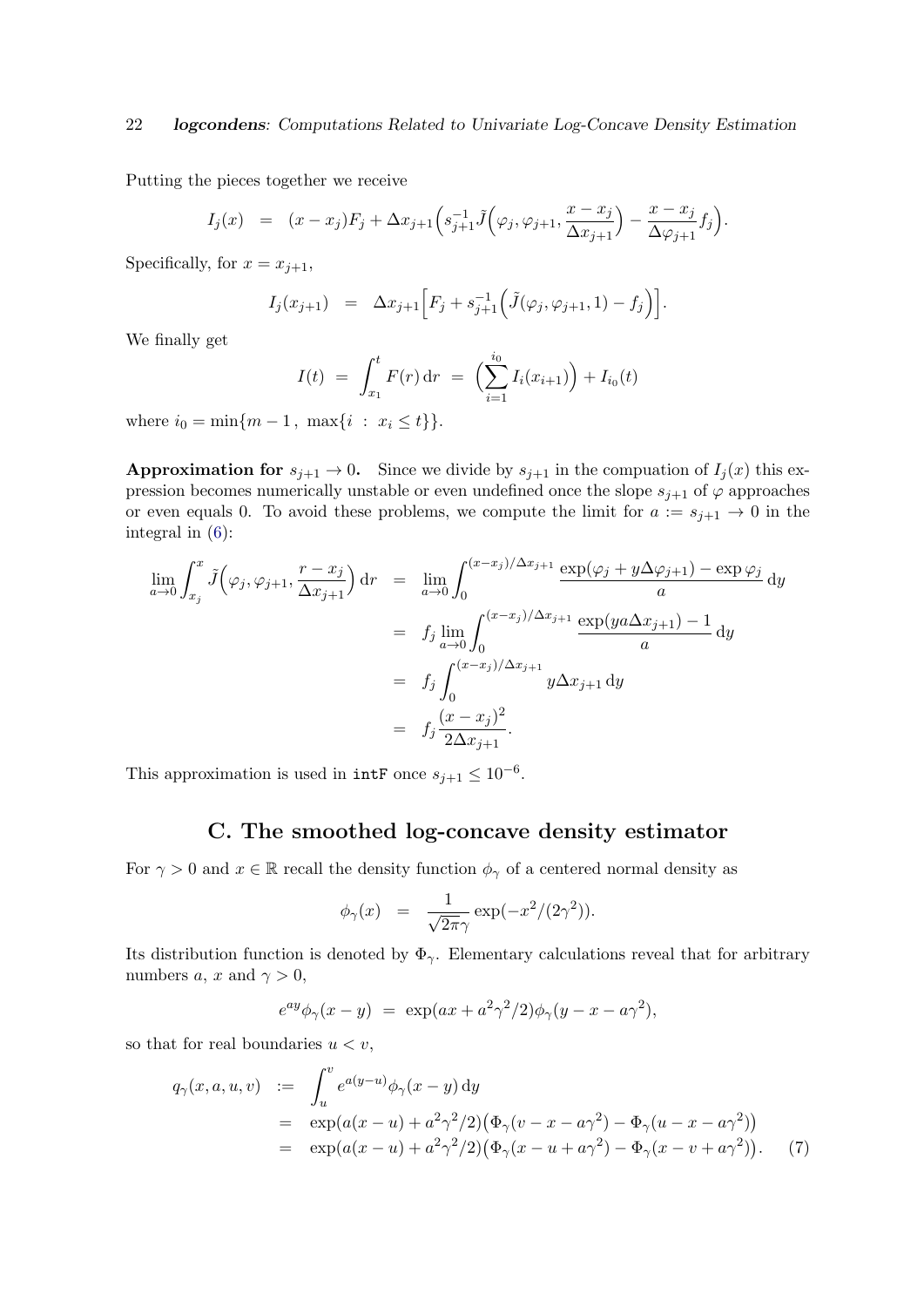The smoothed log-concave density estimator then amounts to

$$
\widehat{f}^*(x) = \int_{-\infty}^{\infty} \phi_{\gamma}(x - y) \widehat{f}(y) dy
$$
  
\n
$$
= \sum_{j=2}^{m} \int_{x_{j-1}}^{x_j} \phi_{\gamma}(x - y) \widehat{f}(y) dy
$$
  
\n
$$
= \sum_{j=2}^{m} \widehat{f}_{j-1} \int_{x_{j-1}}^{x_j} \exp(\widehat{s}_j(y - x_{j-1})) \phi_{\gamma}(x - y) dy
$$
  
\n
$$
= \sum_{j=2}^{m} \widehat{f}_{j-1} q_{\gamma}(x, \widehat{s}_j, x_{j-1}, x_j).
$$

The function evaluateLogConDens implements  $\hat{f}^*$  in logcondens. However, note that it is most convenient to compute  $\widehat{f}^*$  via specifying smoothed = TRUE in logConDens.

In extreme situations, e.g. data sets containing extreme spacings, numerical problems may occur in [\(7\)](#page-21-1). For it may happen that the exponent is rather large while the difference of Gaussian CDFs is very small. To moderate these problems, we are using the following bounds in the function Q00 implementing  $q_{\gamma}$  in **logcondens**:

$$
\exp(-m^2/2)\big(\Phi(\delta) - \Phi(-\delta)\big) \leq \Phi(b) - \Phi(a) \leq \exp(-m^2/2)\cosh(m\delta)\big(\Phi(\delta) - \Phi(-\delta)\big)
$$

for arbitrary numbers  $a < b$  and  $m := (a + b)/2$ ,  $\delta := (b - a)/2$ .

# D. The smoothed log-concave CDF estimator

Using partial integration, we get for arbitrary numbers  $x, a \neq 0$  and real boundaries  $u < v$ :

$$
Q_{\gamma}(x, a, u, v) := \int_{u}^{v} e^{a(y-u)} \Phi_{\gamma}(x - y) dy
$$
  
= 
$$
\left[ a^{-1} e^{a(y-u)} \Phi_{\gamma}(x - y) \right]_{y=u}^{v} + a^{-1} \int_{u}^{v} e^{a(y-u)} \phi_{\gamma}(x - y) dy
$$
  
= 
$$
+ a^{-1} (e^{a(v-u)} \Phi_{\gamma}(x - v) - \Phi_{\gamma}(x - u)) + a^{-1} q_{\gamma}(x, a, u, v)
$$

with  $q_{\gamma}(x, a, u, v)$  as in [\(7\)](#page-21-1). As  $a \to 0$ , this converges to

$$
Q_{\gamma}(x,0,u,v) := \int_{u}^{v} \Phi_{\gamma}(x-y) dy
$$
  
\n
$$
= \left[ (y-x)\Phi_{\gamma}(x-y) \right]_{y=u}^{v} + \int_{u}^{v} (y-x)\phi_{\gamma}(x-y) dy
$$
  
\n
$$
= \left[ (y-x)\Phi_{\gamma}(x-y) - \gamma^{2}\phi_{\gamma}(x-y) \right]_{y=u}^{v}
$$
  
\n
$$
= (x-u)\Phi_{\gamma}(x-u) - (x-v)\Phi_{\gamma}(x-v) + \gamma^{2}(\phi_{\gamma}(x-u) - \phi_{\gamma}(x-v)).
$$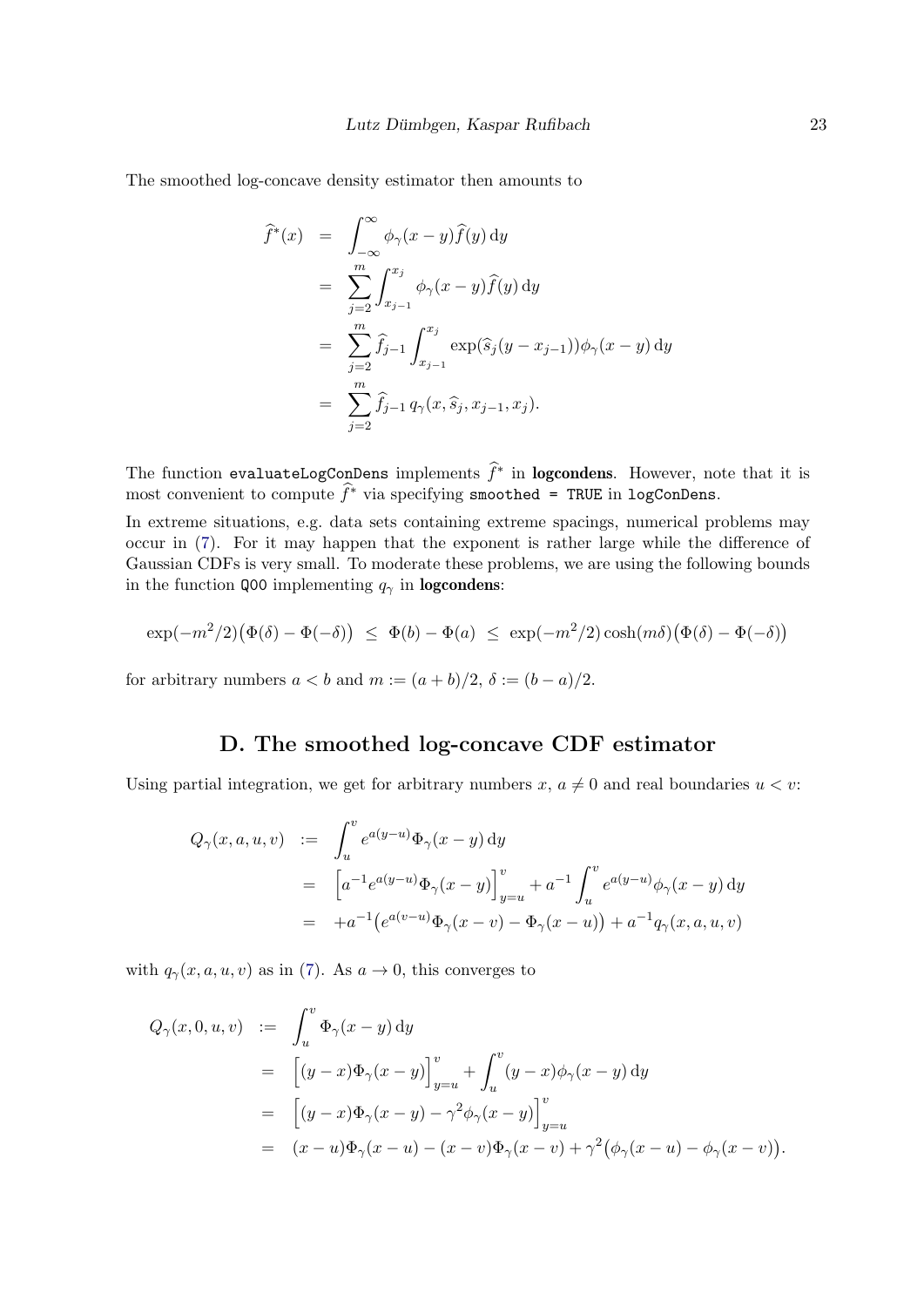This leads to the formula

$$
\widehat{F}^*(x) = \int_{-\infty}^{\infty} \Phi_{\gamma}(x - y) \widehat{f}(y) dy
$$
  
\n
$$
= \sum_{j=2}^m \int_{x_{j-1}}^{x_j} \Phi_{\gamma}(x - y) \widehat{f}(y) dy
$$
  
\n
$$
= \sum_{j=2}^m \widehat{f}_{j-1} \int_{x_{j-1}}^{x_j} \exp(\widehat{s}_j(y - x_{j-1})) \Phi_{\gamma}(x - y) dy
$$
  
\n
$$
= \sum_{j=2}^m \widehat{f}_{j-1} Q_{\gamma}(x, \widehat{s}_j, x_{j-1}, x_j).
$$

This representation is implemented in evaluateLogConDens and logConDens, where for numerical reasons,  $Q_{\gamma}(x, \hat{s}_j, x_{j-1}, x_j)$  is replaced with  $Q_{\gamma}(x, 0, x_{j-1}, x_j)$  in case of  $|\hat{s}_j| \leq 10^{-6}$ .

### E. Computation of the two-sample test statistic

<span id="page-23-0"></span>To calculate K, the built-in R function ks.test was used. This function computes an exact  $p$ value in a two-sample problem if the product of the respective sample size is smaller than  $10^4$ , as fulfilled in our simulation examples. As to the computation of  $\hat{K}_n$ , define  $D := \hat{F}_X - \hat{F}_Y$ , and let  $z_1 < \ldots < z_N$  denote the sorted pooled observations  $X_1, \ldots, X_{n_1}, Y_1, \ldots, Y_{n_2}$ , i.e.  $N = n_1 + n_2$ . The goal is to find

$$
x_* \ := \ \underset{x \in \mathbb{R}}{\arg \max} |D(x)|,
$$

enabling us to compute  $\hat{K} = |D(x_*)|$ . Note that in general D is not unimodal, let alone concave. However, again thanks to the special structure of the log-density estimate computation of  $x_X$  is possible according to the following scheme. With the order statistics  $X_{(i)}$  and  $Y_{(j)}$  of the two samples define

$$
L := \max\{X_{(1)}, Y_{(1)}\} \text{ and } R := \min\{X_{(n)}, Y_{(n)}\}.
$$

First, we sort out a simple pathological case: If  $R \leq L$ , then any point x between R and L yields  $|D(x)| = 1$ , yielding  $\hat{K} = (n_1n_2/(n_1 + n_2)))^{1/2}$ . Otherwise, due to the monotonicity of distribution functions one has

$$
\underset{x \in \mathbb{R}}{\arg \max} |D(x)| = \underset{x \in [L,R]}{\arg \max} |D(x)|.
$$

A necessary condition for a  $x \in (L, R)$  to be a maximum of  $|D(\cdot)|$  is  $D'(x) = 0$ , which is equivalent to  $\hat{\varphi}_X(x) = \hat{\varphi}_Y(x)$ . As for the computation of x, proceed as follows:

- 1. Identify all  $k \in \{1, ..., N-1\}$  such that there exists a  $y_k \in [z_k, z_{k+1}] := \mathcal{I}_k$  with  $\widehat{\varphi}_X(y_k) = \widehat{\varphi}_Y(y_k)$ . Let K denote the set of these k's.
- 2. Since both  $\hat{\varphi}_X$  and  $\hat{\varphi}_Y$  are linear on every interval  $\mathcal{I}_k$ , we can find for each k the point  $y_k$  where these two functions intersect via the equality

$$
\left(1 - \frac{y_k - z_k}{z_{k+1} - z_k}\right)\hat{\varphi}_X(z_k) + \frac{y_k - z_k}{z_{k+1} - z_k}\hat{\varphi}_X(z_{k+1}) =
$$

$$
\left(1 - \frac{y_k - z_k}{z_{k+1} - z_k}\right)\hat{\varphi}_Y(z_k) + \frac{y_k - z_k}{z_{k+1} - z_k}\hat{\varphi}_Y(z_{k+1})
$$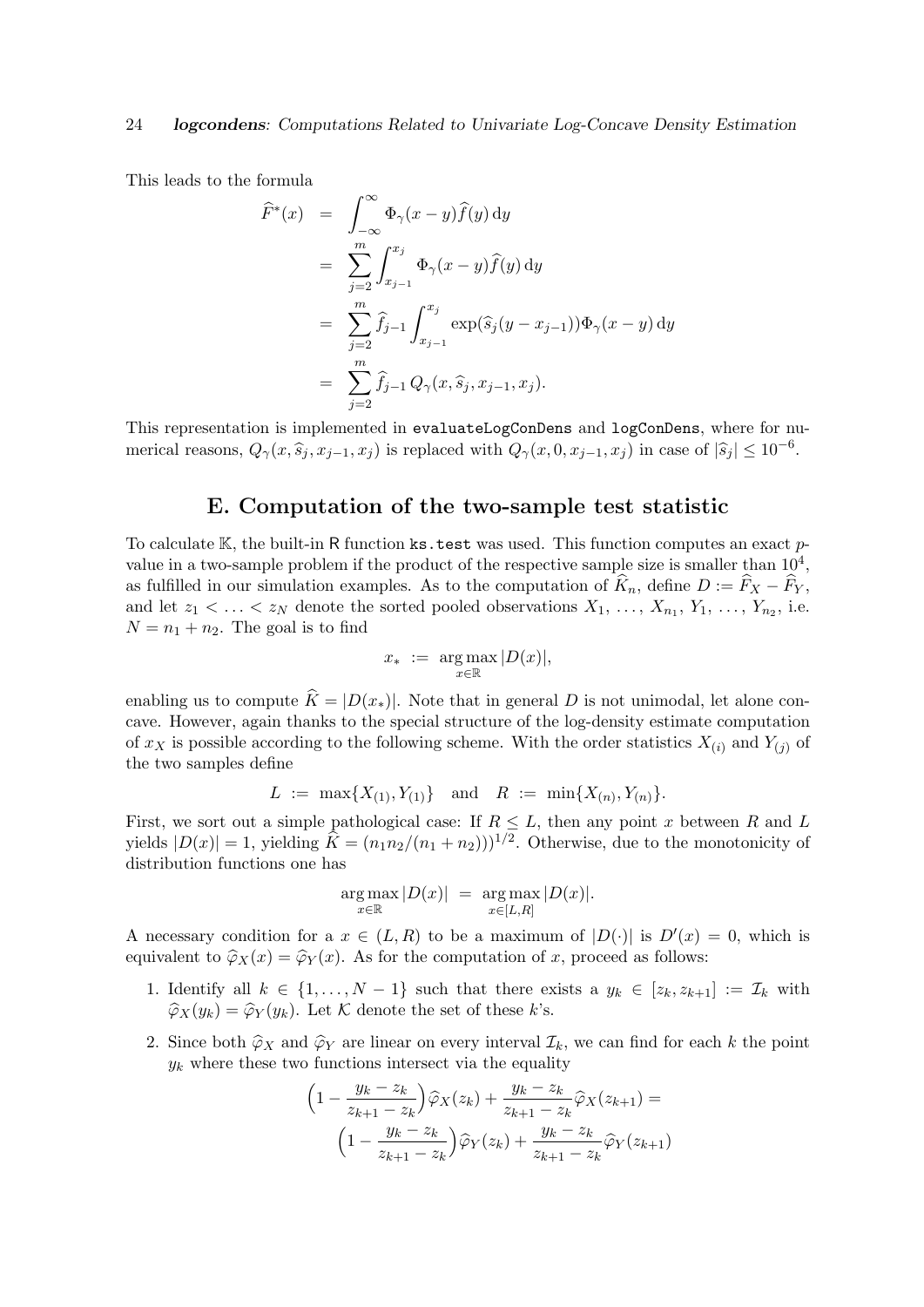

<span id="page-24-0"></span>Figure 5: Estimated empirical and log-concave distribution functions for  $Gam(2, 1)$  and  $Gam(2, 1) + 0.5$ . Horizontal and vertical lines indicate location of largest difference between CDFs.

yielding

$$
y_k = z_k - (\widehat{\varphi}_Y(z_k) - \widehat{\varphi}_X(z_k)) \Big( \frac{\widehat{\varphi}_X(z_{k+1}) - \widehat{\varphi}_X(z_k)}{z_{k+1} - z_k} - \frac{\widehat{\varphi}_Y(z_{k+1}) - \widehat{\varphi}_Y(z_k)}{z_{k+1} - z_k} \Big)^{-1}.
$$

Note that if the denominator, the difference of slopes of  $\hat{\varphi}_X$  and  $\hat{\varphi}_Y$  on  $[z_k, z_{k+1}]$ , is zero then the two functions must match on that interval (otherwise they would not intersect). This in turn implies that the difference D is constant on that interval so that we can consider  $y_k = z_k$ a possible point where the maximum of D occurs. Consequently,  $|D(\cdot)|$  is maximal at one (or more) points in the set

$$
\mathcal{R} = \{L, R\} \cup \{y_k \ : \ k \in \mathcal{K}\}
$$

and

$$
\widehat{K}_n = (n_1 n_2/(n_1 + n_2)))^{1/2} \max\{D(r) : r \in \mathcal{R}\}.
$$

Figure [5](#page-24-0) gives an example.

The computation of  $\widehat{K}^*_{n}(\widehat{F}_X, \widehat{F}_Y)$  appears to be less straightforward than that of  $\widehat{K}_n(\widehat{F}_X, \widehat{F}_Y)$ . In logconTwoSample we first approximate the function  $(D^*)'_x = (\partial/\partial x)(D^*)(u, x)$  for  $u =$  $z_1 - 0.1 \cdot (z_N - z_1)$  on a sufficiently dense equidistant grid (the number of elements in that grid can be provided to logconTwoSample using the argument n.grid). Then, similar to the computation of  $\widehat{K}_n(\widehat{F}_X, \widehat{F}_Y)$ , we identify those grid intervals where  $(D^*)'_x$  changes sign. To finally find the maximum of the latter function we then invoke uniroot to find the precise location of the zeros on these intervals, compute the value of  $(D^*)'_x$  at each of these zeros and identify the largest of these values. In general, the computation of  $\widehat{K}_n^*(\widehat{F}_X,\widehat{F}_Y)$  is more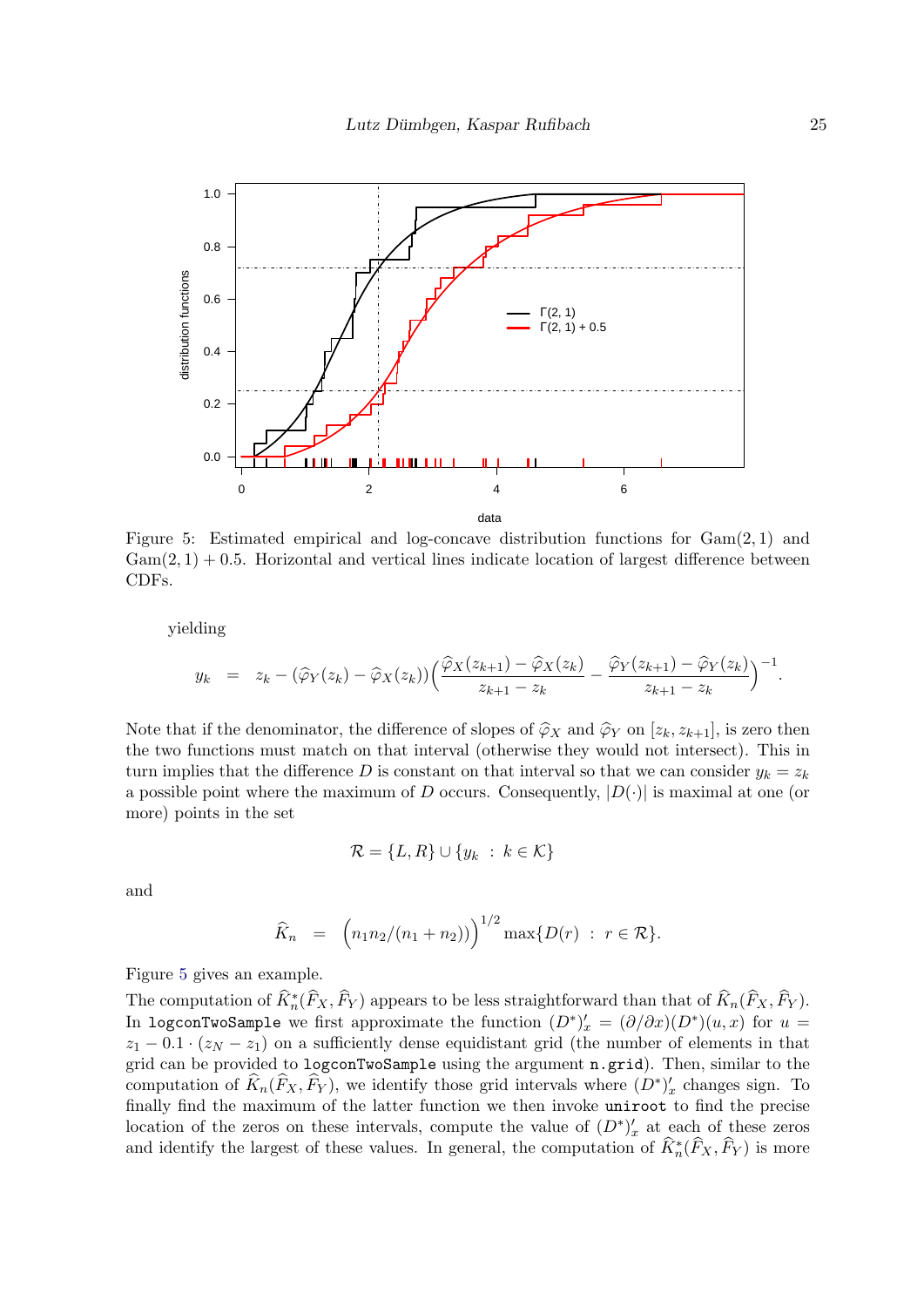time-consuming than that of  $\widehat{K}_n(\widehat{F}_X, \widehat{F}_Y)$ . However, since on the level of CDFs the MLE and its smoothed version are very similar, differences with respect to the smooth two-sample test in terms of power are very small. For these reasons we omitted the smooth version of the test in our small simulation study reported on in Section [9.](#page-15-0)

### Acknowledgments

We thank Dominic Schuhmacher, an associate editor and two referees for constructive comments. The work of Lutz Dümbgen was supported by the Swiss National Science Foundation.

### References

- <span id="page-25-2"></span>Balabdaoui F, Rufibach K, Wellner JA (2009). "Limit Distribution Theory for Maximum Likelihood Estimation of a Log-Concave Density." The Annals of Statistics, 37(3), 1299– 1331.
- <span id="page-25-4"></span>Birgé L (1997). "Estimation of Unimodal Densities Without Smoothness Assumptions." The Annals of Statistics, 25(3), 970–981. ISSN 0090-5364.
- <span id="page-25-5"></span>Chang G, Walther G (2007). "Clustering with Mixtures of Log-Concave Distributions." Computational Statistics & Data Analysis, 51, 6242-6251.
- <span id="page-25-3"></span>Cule M, Gramacy R, Samworth R (2009). "LogConcDEAD: An R Package for Maximum Likelihood Estimation of a Multivariate Log-Concave Density." Journal of Statistical Software,  $29(2)$ . URL <http://www.jstatsoft.org/v29/i02/>.
- <span id="page-25-6"></span>Cule M, Samworth R, Stewart M (2010). "Maximum Likelihood Estimation of a Multidimensional Log-Concave Density." Journal of the Royal Statistical Society B, 72(5), 545–607.
- <span id="page-25-9"></span>de Leeuw J, Hornik K, Mair P (2009). "Isotone Optimization in R: Pool-Adjacent-Violators Algorithm (PAVA) and Active Set Methods." Journal of Statistical Software, 32(5), 1–24. ISSN 1548-7660. URL <http://www.jstatsoft.org/v32/i05>.
- <span id="page-25-7"></span>Dümbgen L, Hüsler A, Rufibach K (2010). "Active Set and EM Algorithms for Log-Concave Densities based on Complete and Censored Data." Technical report, University of Bern. Available at arXiv:0707.4643.
- <span id="page-25-1"></span>Dümbgen L, Rufibach K (2009). "Maximum Likelihood Estimation of a Log-Concave Density and its Distribution Function." Bernoulli, 15, 40–68. ISSN 1350-7265.
- <span id="page-25-0"></span>Dümbgen L, Rufibach K  $(2010)$ . "logcondens: Computations Related to Univariate Log-Concave Density Estimation." Journal of Statistical Software, to appear.
- <span id="page-25-10"></span>Durbin J (1973). Distribution Theory for Tests based on the Sample Distribution Function. Society for Industrial and Applied Mathematics, Philadelphia, Pa. Conference Board of the Mathematical Sciences Regional Conference Series in Applied Mathematics, No. 9.

<span id="page-25-8"></span>Fletcher R (1987). Practical Optimization. Wiley, Chichester.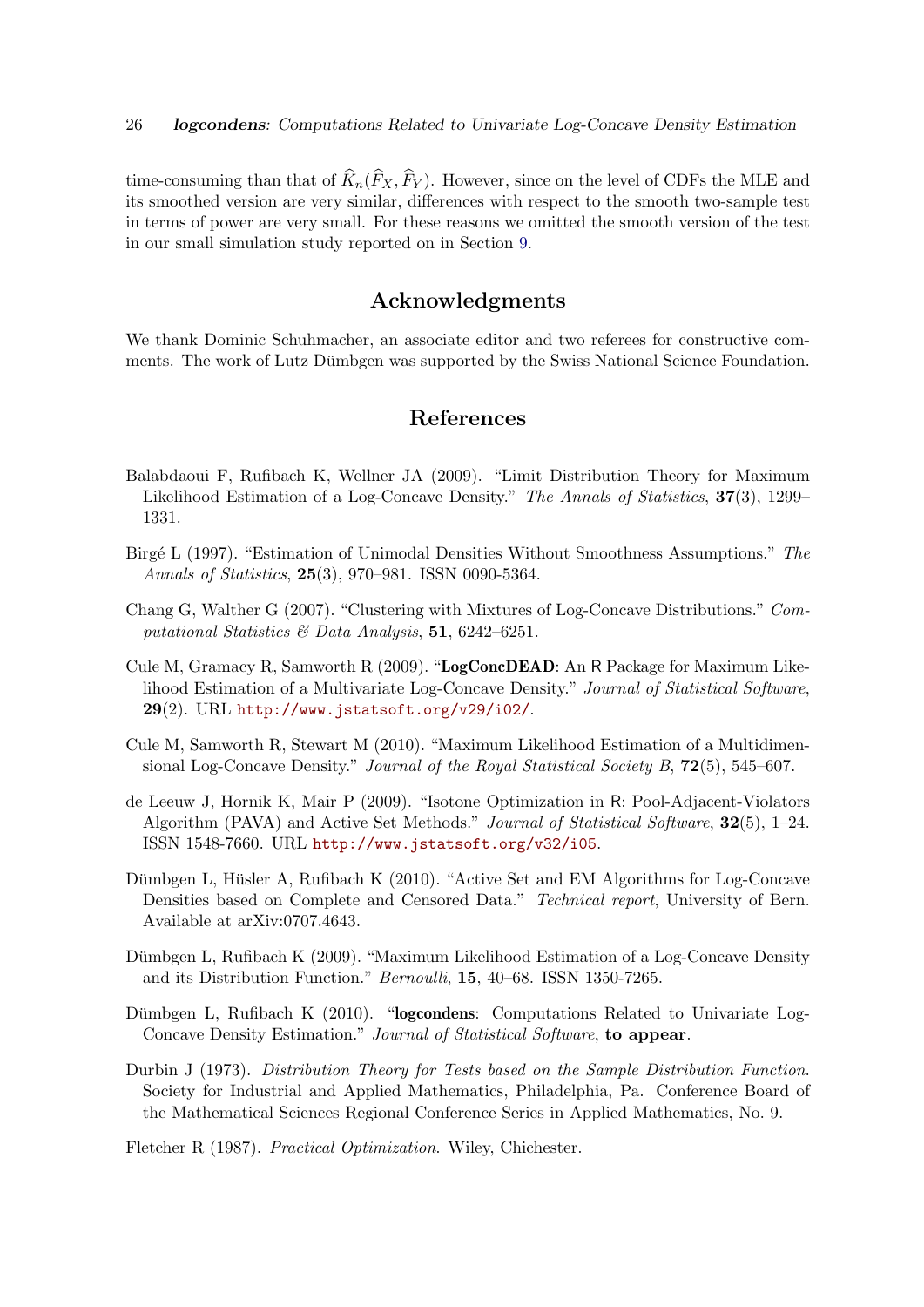- <span id="page-26-8"></span>Groeneboom P, Wellner JA (1992). Information Bounds and Nonparametric Maximum Likelihood Estimation, volume 19 of DMV Seminar. Birkhäuser Verlag, Basel. ISBN 3-7643-2794-4.
- <span id="page-26-14"></span>Hoffleit D, Warren W (1991). The Bright Star Catalog. 5<sup>th</sup> edition. Yale University Observatory, New Heaven.
- <span id="page-26-9"></span>Jongbloed G (1998). "The Iterative Convex Minorant Algorithm for Nonparametric Estimation." Journal of Computational and Graphical Statistics, 7(3), 310–321. ISSN 1061-8600.
- <span id="page-26-3"></span>Knuth DE (1984). The T<sub>E</sub>Xbook, volume A of Computers and Typesetting. Addison-Wesley, Reading, Massachusetts.
- <span id="page-26-1"></span>Koenker R, Mizera I (2010). "Quasi-concave Density Estimation." The Annals of Statistics, 38(5), 2998–3027.
- <span id="page-26-4"></span>Lamport L (1994).  $\cancel{BTRX: A}$  Document Preparation System. 2nd edition. Addison-Wesley, Reading, Massachusetts.
- <span id="page-26-2"></span>Leisch F (2002). "Dynamic Generation of Statistical Reports Using Literate Data Analysis." In W Härdle, B Rönz (eds.),  $COMPSTAT 2002 - Proceedings in Computational Statistics$ , pp. 575–580. Physica Verlag, Heidelberg.
- <span id="page-26-10"></span>Nocedal J, Wright SJ (1999). Numerical optimization. Springer, New York.
- <span id="page-26-13"></span>Prékopa A (1971). "Logarithmic Concave Measures with Application to Stochastic Programming." Acta Universitatis Szegediensis. Acta Scientiarum Mathematicarum, 32, 301–316. ISSN 0001-6969.
- <span id="page-26-5"></span>R Development Core Team (2010). R: A Language and Environment for Statistical Computing. R Foundation for Statistical Computing, Vienna, Austria. ISBN 3-900051-07-0, URL [http:](http://www.R-project.org) [//www.R-project.org](http://www.R-project.org).
- <span id="page-26-7"></span>Rufibach K (2007). "Computing Maximum Likelihood Estimators of a Log-Concave Density Function." Journal of Statistical Computation and Simulation, 77, 561–574.
- <span id="page-26-12"></span>Rufibach K (2009). OrdFacReg: Least Squares, Logistic, and Cox-regression with Ordered Predictors. R package version 1.0.1, URL [http://CRAN.R-project.org/package=](http://CRAN.R-project.org/package=OrdFacReg) [OrdFacReg](http://CRAN.R-project.org/package=OrdFacReg).
- <span id="page-26-11"></span>Rufibach K (2010). "An Active Set Algorithm to Estimate Parameters in Generalized Linear Models with Ordered Predictors." Computational Statistics & Data Analysis,  $54(6)$ , 1442  $-1456.$  [doi:DOI:10.1016/j.csda.2010.01.014](http://dx.doi.org/DOI: 10.1016/j.csda.2010.01.014).
- <span id="page-26-0"></span>Rufibach K, Dümbgen L (2010). *Logcondens: Estimate a Log-Concave Probability Den*sity from iid Observations. R package version 2.0.1, URL [http://www.biostat.uzh.ch/](http://www.biostat.uzh.ch/aboutus/people/rufibach.html , http://www.staff.unibe.ch/duembgen) [aboutus/people/rufibach.html,http://www.staff.unibe.ch/duembgen](http://www.biostat.uzh.ch/aboutus/people/rufibach.html , http://www.staff.unibe.ch/duembgen).
- <span id="page-26-6"></span>Schuhmacher D, Hüsler A, Dümbgen L  $(2009)$ . "Multivariate Log-Concave Distributions as a Nearly Parametric Model." Technical report, University of Bern. URL [http://www.](http://www.citebase.org/abstract?id=oai:arXiv.org:0907.0250) [citebase.org/abstract?id=oai:arXiv.org:0907.0250](http://www.citebase.org/abstract?id=oai:arXiv.org:0907.0250).